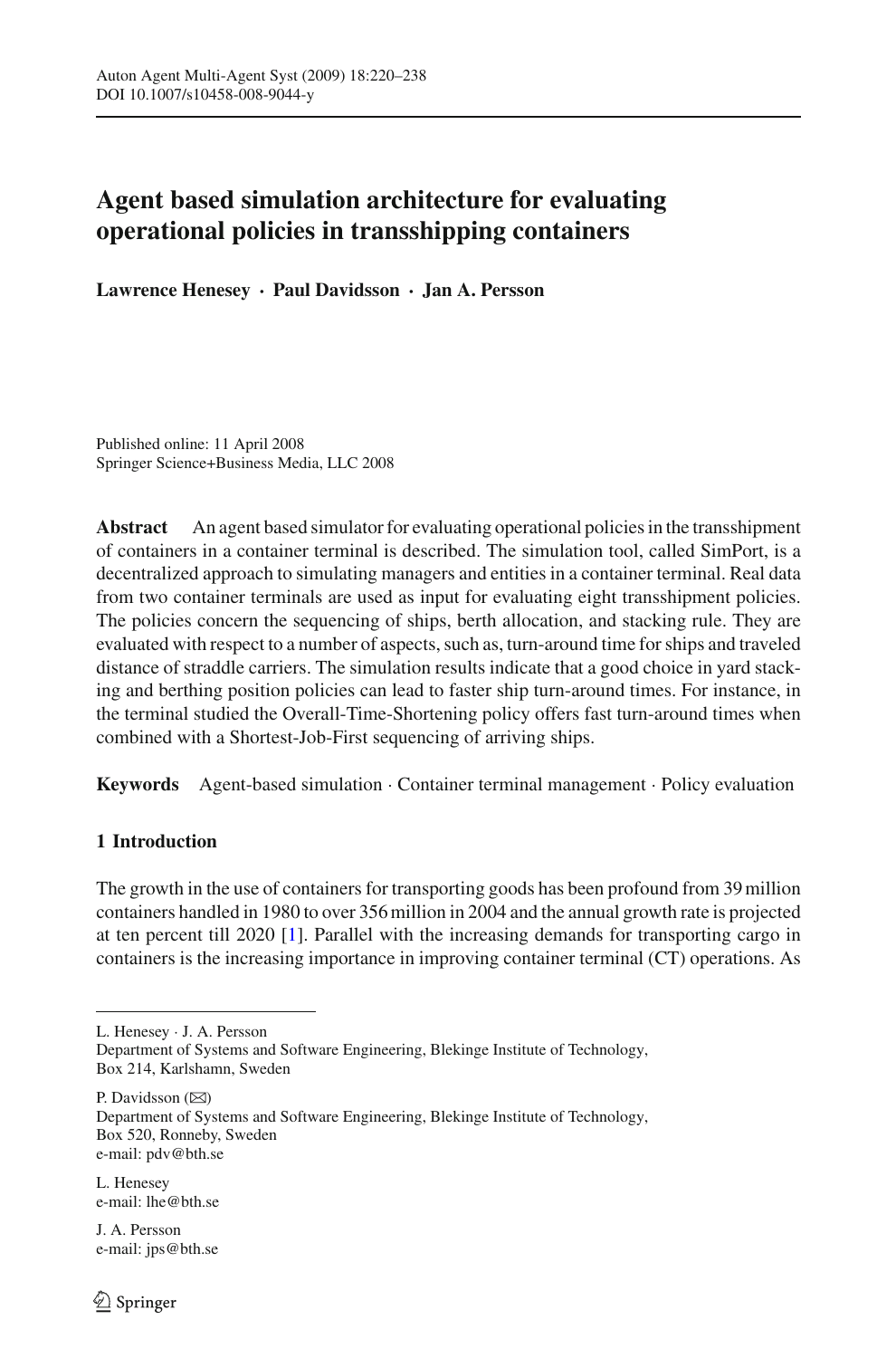the primary function of CTs is to provide efficient, low-cost, inter- and intramodal transfer, inspection, storage, and control of cargo, the CT must be able to effectively act as an integral part of transport chain from origin to destination [\[2\]](#page-17-1). According to Frankel [\[2](#page-17-1)], port costs can be in excess of 50% of the total shipping costs of which 55% of these port costs are the result of poor ship turn-around times and low cargo handling speeds. The increasing demands on CTs is placing pressure on the management of CTs in finding ways to increase capacity and offer more efficient ship handling operations. De Monie [\[3\]](#page-17-2) has identified several key parameters of CT capacity that can be improved through computerized planning, control and maintenance systems such as: scheduling the berthing of ships, scheduling the ship-to-shore handling, coordinating the terminal transfer, and managing the stacking/un-stacking of containers in the yard. In addition, De Monie has calculated that the cost per day of an 8,000 TEU (Twenty-foot Equivalent Units) ship to be on average \$140,000.

Due to the challenges and complexity of managing CTs, there has been much research in CT effectiveness, capacity and technology. A literature survey overview on transshipment operations has been provided by Vis and Koster [\[4\]](#page-17-3) and Meersmans and Dekker [\[5](#page-17-4)] followed by a rather comprehensive survey on container terminal logistics by Steenken et al. [\[6\]](#page-17-5). A classification of container terminal operations is provided by Henesey [\[7\]](#page-17-6), which concludes that simulation models have been used extensively in understanding the behavior, experimenting and testing conditions and scenarios due to the cost and complexity of the CT domain.

This paper presents a multi-agent based simulator called SimPort (Simulated container Port) that is developed, as part of an IDSS (Intelligent Decision Support System) assisting human CT managers in evaluating and selecting policies to use for transshipment operations in a CT.

The remainder of the paper is organized as follows: in Sect. 2 a general description of the transshipment processes in a CT is presented. In Sect. 3, a research question is formulated and the methodology chosen as well as related work are described. The SimPort architecture and model is explained in Sect. 4. In Sect. 5, a description of simulation tests and the results are presented. In Sect. 6, a conclusion with pointers for future work .

#### **2 Container terminal transshipment operations**

Many shipping companies are trying to serve a geographic region, such as Europe, by establishing two or three main hubs from which smaller container ships will "feed" containers to and from other ports or CTs in the region. This 'hub and spoke' method of servicing ship line customers is similar to that used by the airline industry in transporting people in smaller aircrafts from a region via large international airports connecting with often larger airplanes to distant destinations or offering many destinations. The amount of transshipping is increasing and according to a study by OCS, [\[8\]](#page-17-7) total transshipment throughput for Europe and the Mediterranean has increased by 58% over 2000–2004 to 22.5 million TEUs. Many CTs are fast becoming known as transshipment terminals in which they will be linked with 'feeder' ships and the containers from various ports and CTs are consolidated for loading on larger ships for transporting to another region. These transshipment terminals will have little or no land-side container transport. Specialized transshipment CTs that have been developed as a consequence to the large flow of containers being transshipped are for example; Malta, Gioia Tauro, Salalah, Algeciras, Singapore, Hong Kong, and Shanghai [\[9\]](#page-17-8). Notably, many transshipment CTs are located on islands with rather small population. Thus, much effort is concentrated on the marine side of the operations since there is very little land side operations.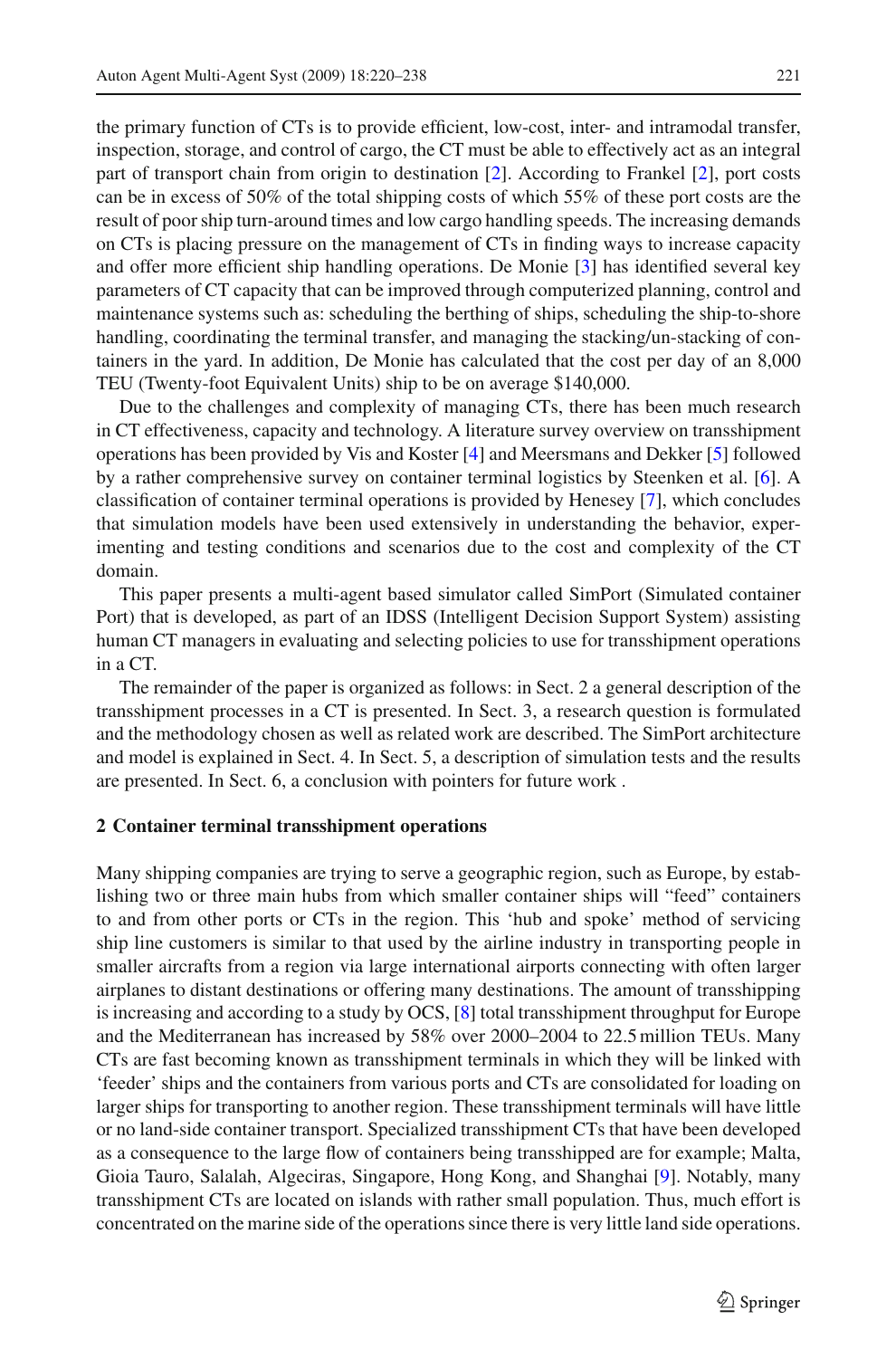In managing the CT, the transshipment operations in moving containers can be divided into four sub-processes:*ship arrival, loading/unloading, horizontal transport* and *yard stacking/unstacking* [\[4\]](#page-17-3). The four sub-processes in transshipment operations are described as follows:

*Ship arrival*: The arrival of a ship requires CT management to locate a berth position so that it can moor along the quay and to decide a service time in which to schedule operations in order to meet a desired departure time of the ship. This decision on choice of a berth policy has an impact on other decisions in the ship operations. The berth 'policy' is often formulated from choosing a sequence policy and a positioning policy. Main questions are *when* and *where* to place an arriving ship.

*Loading and unloading*: The loading and unloading sub-processes requires operational decisions by the CT management in allocating quay cranes (QC) and transport equipment such as straddle carriers (SC) or trucks and labor. Usually, the allocation of these resources is conducted in parallel with the ship arrival process. The container stowage planning in a ship is a rather complex problem to solve and according to a study by Wilson and Roach [10] it is found to be NP-hard. Obviously, solutions for loading and unloading a container ship are required fast and often heuristics are employed.

*Horizontal Transport*: An objective that many CT managers share is trying to keep the assigned QCs from being idle or avoiding interruption during operations so as to quickly service a ship. The availability, allocation and efficient use of terminal transport are very important to ensure that the QCs are productive. Henesey et al. [\[11](#page-17-9)] point out that many CT managers view the interface between the QCs and the yard to be a problem. Some problems in the horizontal transport process are: load sequence, routing, pickup sequencing and coordination with QCs. Additionally, the speeds and distances of the transporters are considered to have a major influence on the productivity of the QCs.

*Yard stacking/unstacking*: Containers are usually placed in different yard areas using a stacking policy which may consider, for example; type (export or import), and size (i.e.  $40'$ ) foot or 20' foot), destination, or by ship line that owns the container, etc. Ideally in transshipment operations, the ship that is loading the containers should be serviced at the same time as the ship that is unloading the containers in order to avoid unnecessary stacking of containers. However, in reality the containers must often 'dwell' or be placed in a yard stack for a period of time while waiting to be loaded onto another arriving ship. Some problems or decisions affecting this process are: stacking density; yard stack configuration; container allocation to a stack according to rules of "policies"; and dwell times.

### **3 Research questions and methodology**

In this paper, we pose the following research question; "how could multi agent based simulation (MABS) be used to study the impact of the different policies for sequencing of arriving ships, for berthing, and for container stacking on the performance of transshipment operations at a CT?"

This research question stemmed from discussions with CT managers and the results from the reviewed literature [\[7\]](#page-17-6). There often appeared to be a gap in understanding the complexity of the decisions made by the CT managers, such as berth assignment, between the theoretical perspectives and industry practice. Often mentioned in the interviews, is that existing tools are too cumbersome, do not accurately model the CT, are too expensive and do not provide results fast enough. In addition, some CT experts confided that berth allocation was conducted mostly by middle managers, who did not possess enough information in making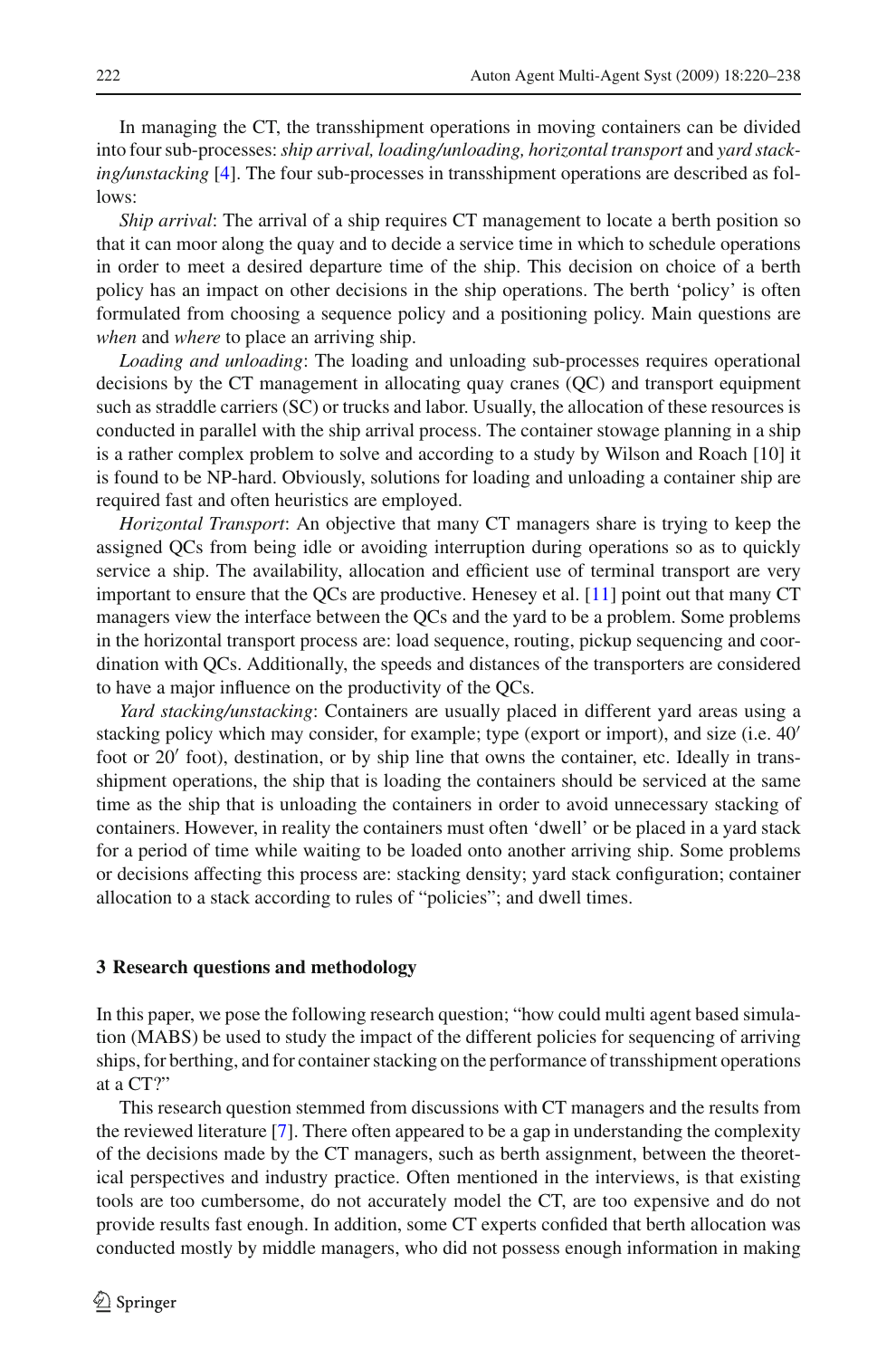the berth assignment decision. Of interest for many CT managers was an approach to assign a ship to a berth by considering: the distances traveled by the transporters, the daily costs of each ship, and the configuration of the yard.

Besides using simulation to solve the problem at hand, we considered other methods, such as, analytical approaches (e.g. queuing theory) and optimization. Since the problem includes stochastic processes and a multitude of process dependencies, e.g., a process may wait for another process to terminate, neither analytical approaches nor optimization approaches were found to be suitable for this study. MABS has been suggested by Wooldridge [\[12\]](#page-17-10) to be applicable to domains that are distributed, complex, and heterogeneous, such as container terminals. Moreover, CTs possess many of the characteristics listed by Parunak et al. [\[13\]](#page-17-11) that are deemed suitable for MABS, such as, random variables, large number of parameters, non-linear functions and behavior of a dynamic system.

Simulation in general can be used to study the dynamics of complex systems and how the various components of the system interact with each other [\[14](#page-17-12)]. The reason for simulation is that it is a good way for people to form cognition; *action or process of acquiring knowledge*.

The choice on using MABS specifically is based in the versatility in simulating complex systems and perceived simplicity from which modeling a CT can handle different levels of representation, such as real human managers in a management system. Parunak et al. [\[13\]](#page-17-11) recently compared macro simulation and micro simulation approaches and pointed out their relative strengths and weaknesses. They concluded, "*...*agent-based modeling is most appropriate for domains characterized by a high degree of localization and distribution and dominated by discrete decision. Equation-based modeling is most naturally applied to systems that can be modeled centrally, and in which the dynamics are dominated by physical laws rather than information processing." As a CT has a high degree of localization and distribution and is dominated by discrete decision, we found agent-based modeling a promising approach worthy to investigate. Moreover, Davidsson et al. [\[15\]](#page-17-13) and Henesey [\[16](#page-17-14)] conclude after reviewing a large number of papers applying agent-based approaches to transport systems, such as CTs, that the motivation for choosing an agent-based approach has been the straight-forward modeling of the entities in the domain, modifiability (single agent can be changed without changing the whole simulation architecture), and reusability.

#### 3.1 Related work

A number of simulators and simulation models have been developed in studying CTs and they differ widely in objectives, complexity and details, but all seem to propose a centralized system for the management of the CT [\[17\]](#page-17-15). Distributed approaches have been investigated in a number of papers in solving scheduling or control problems that are related to shipping, ports, terminals and CTs using agent technology, such as [\[18](#page-17-16)[–23](#page-17-17)]. Most of these papers have mainly focused on techniques for *automating* or *controlling* the operations in a CT, whereas, the contribution of this paper is on evaluating transshipment policies used (or to be used) by managers.

Several researchers have used general simulation packages to develop various models of CTs (cf. Vis and de Koster [\[3\]](#page-17-2)). Such packages provide researchers a fast means to model the problems that they hope to understand. However, such packages are not flexible in modeling the characteristics of the CT in enough detail for many problems. A step towards more detailed and flexible modeling a CT have been investigated by Yun and Choi [\[24\]](#page-17-18). They used an object-oriented model approach to develop a series of simulation modules, which were used primarily to analyze different equipment types for handling the loading and unloading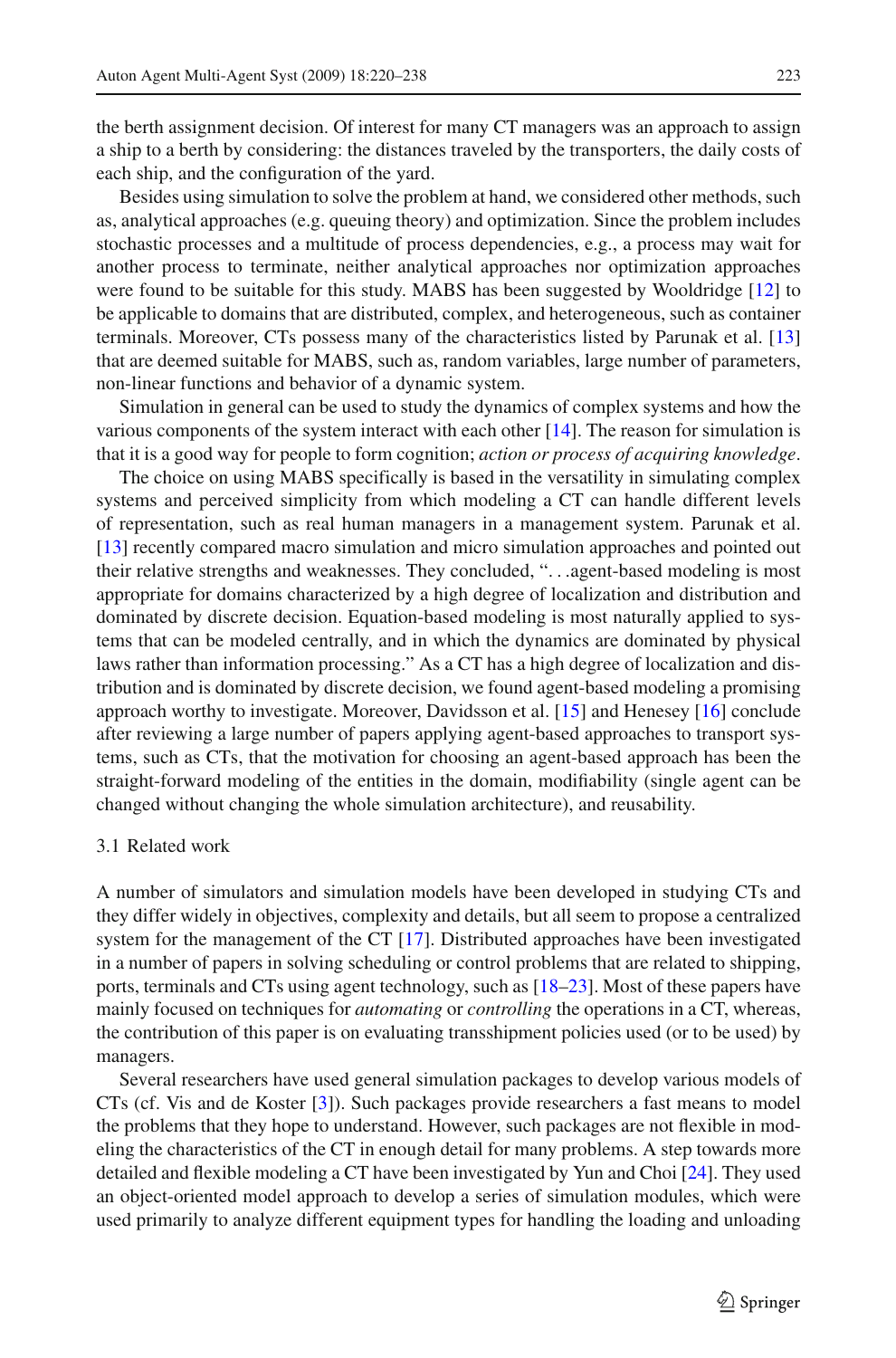operations of a vessel. Thus, it included no modeling of managers and decision makers, just passive equipment.

Recently, a number of papers have been published on using multi agents systems for modeling CTs (cf. Henesey  $[16]$ ). One example is Lee et al.  $[25]$ , who simulated the PECT terminal in Busan, Korea. The study was primarily focused on the coordination between a number of different companies and how the resources (berths, QC, etc.) are allocated between them. The results indicated that the stronger the partnership relationships between shipper agents and CT operator agents, the faster the handling of containers. This study had a quite narrow purpose and did not model the containers, ships and stacks in any detail, which makes it unsuitable for the type policy evaluation we are looking for. Another example is provided by Lokuge et al. [\[26](#page-18-0)[–28](#page-18-1)], which incorporates multi-agent systems for the decision tasks and an adaptive neuro-fuzzy inference system in making final decisions. However, they do not consider all the operations involved in transshipment operations, just the berth allocation. Moreover, Gambardella et al. [\[29](#page-18-2)] present an interesting approach, but the subject of their study is intermodal CT operations (thus not focusing on transshipment) in which a combination of operations research techniques with simulation using agents in a hierarchical order are applied. The problems they address are the scheduling, loading, and unloading operations. Decision support is divided into three modules: forecasting, planning, and simulation. The last module, simulation, employs agents that act in an agent simulator test bed to check for validity and robustness of policies. As their work focus on an intermodal terminal, transshipment operations unfortunately are not considered. Thus, from this perspective, one of the main contributions of this paper is that it covers all operations involved in the transshipment of containers in a CT.

From another perspective, the large body of research on dispatch rules in the context of job shop operations (cf. Blackstone et al. [\[30\]](#page-18-3) and Green and Appel [\[31](#page-18-4)]) may be considered as related work. However, in such work assumptions are typically made that jobs are serially routed and that decision making is centralized. In our work we recognize that decision making is distributed and that decisions are made in parallel.

#### **4 SimPort architecture**

Based upon previous work [\[32\]](#page-18-5), we have continued to use a knowledge engineering methodology known as MAS-CommonKADS [\[33\]](#page-18-6). A main reason for using this methodology is the support it provides for the knowledge acquisition process. For instance, there are templates and worksheets for understanding and specifying the system to be modeled. We model the CT managers by identifying the following: their tasks, how they are organized, methods for communication and coordination mechanisms. SimPort consists of two parts, the CT simulator that models the physical entities in the CT and a management simulator that models the actual decision makers. The management system simulator is based on the following managers that are modeled as agents: *port captain, ship agent, stevedore*, and *terminal manager*. Additional agents, which are modeled in the CT simulator, are the QCs and the SCs. The management model of the CT manager agents is illustrated in Fig. [1,](#page-5-0) which shows how the agents are organized. Communication and coordination are represented by arrows within the management model and interaction with the CT simulator is conducted by sending actions and receiving observations. The terminal agent is communicating with the stevedore agents. The stevedore agents are, in turn, coordinating activities with the ship captains, which are also communicating with the port captain. The stevedores are also issuing instructions to cranes and SC. As the purpose is to evaluate different policies, the autonomy of the agents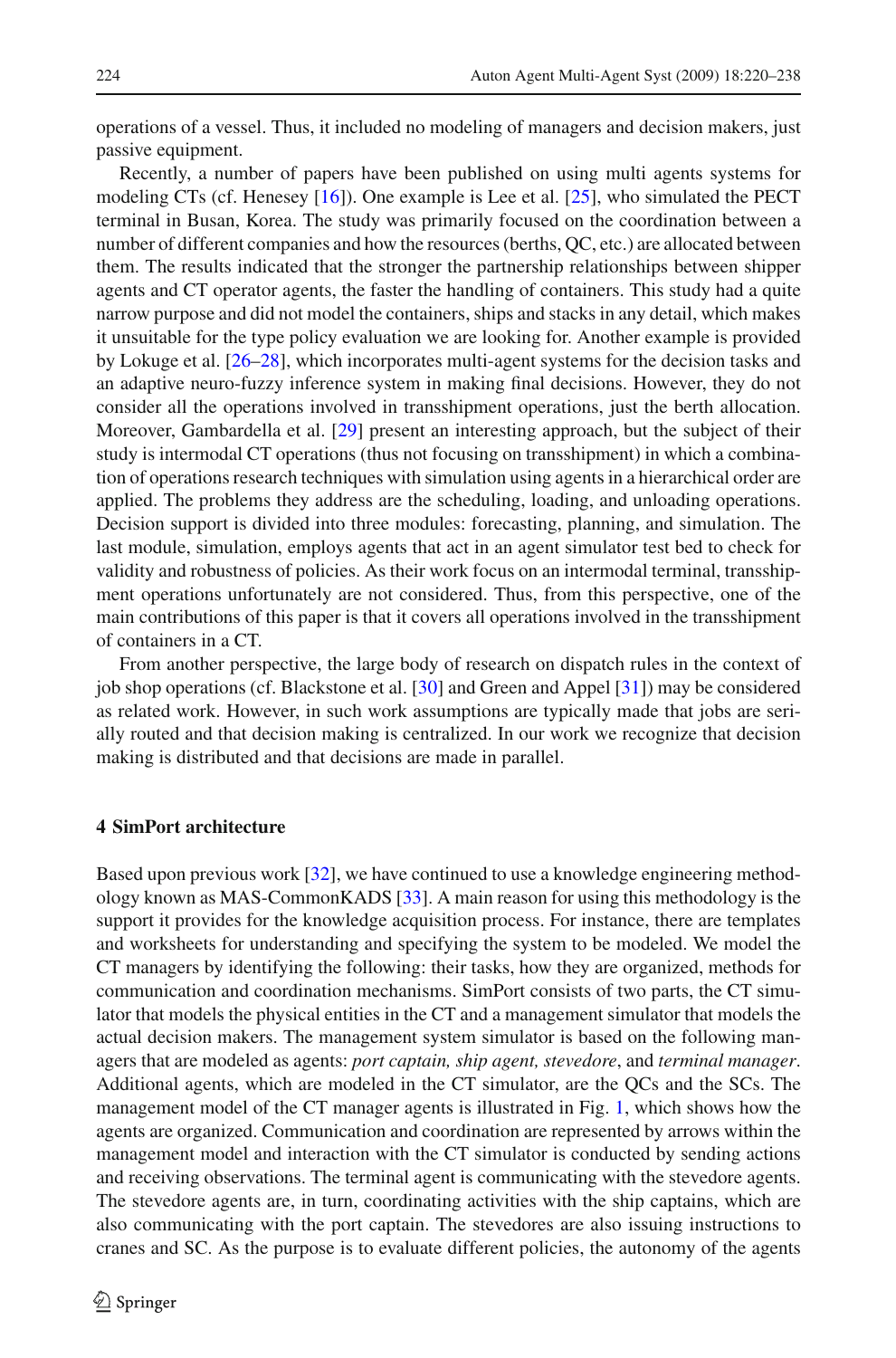

<span id="page-5-0"></span>**Fig. 1** Simplified view of the SIMPORT architecture

is quite limited. They make their decisions based on their state and on the information in the messages they receive from other agents. The agents' goals are only implicitly represented by the rules describing their behavior. As mentioned by Wooldridge [\[12](#page-17-10)] a merit of using reactive agents is that intelligent, rational behavior is that intelligent behavior emerge as a product of the interaction that the agent has with its environment. A more detailed description of the interaction between the agents is presented as an AUML diagram in Fig. [2.](#page-6-0)

# 4.1 The container terminal simulator model

The relevant entities of a CT described previously are modeled with the following characteristics (attached entities are marked in italic font):

*Terminal*: Length and width (m); Operating hours; *A yard*; and *A quay*. *Yard*: Length and width (m); *A set of stacks* and *A set of paths* (where the SCs may drive). *Stack*: Length and width (m); Maximal height (m); Position (x,y), e.g., the top left corner; Ship line or destination (optional); and *A set of containers* (variable). *Quay*; Length (m); *A set of berth points*; Minimal distance between ships being worked at the quay (m); and *A set of QC*.

*Berth point*: Position (x,y).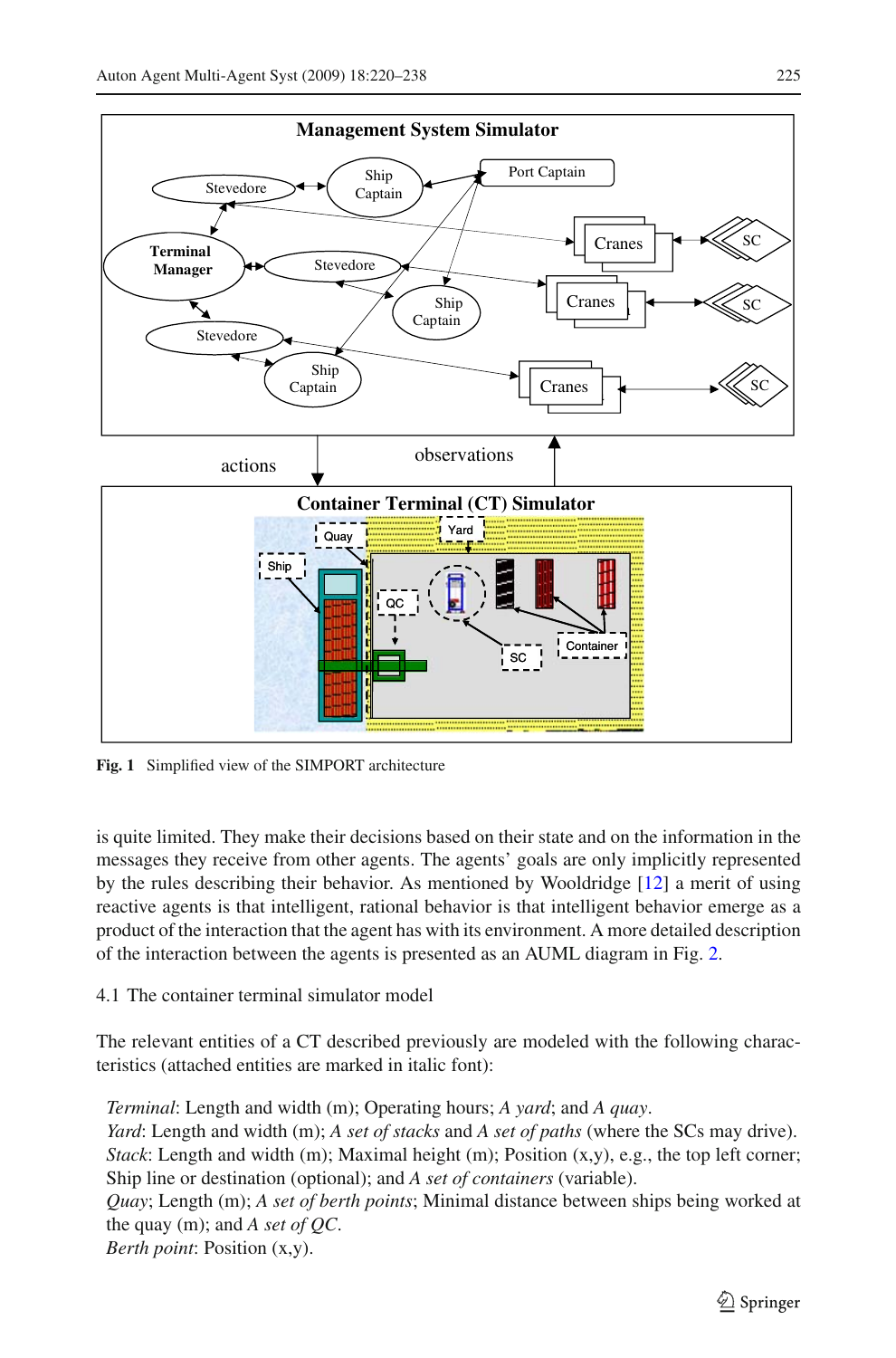

<span id="page-6-0"></span>**Fig. 2** AUML sequence diagram of agents in SimPort

*Quay crane*: Type of crane (regular, panamax, or postpanamax); Capacity (container moves per hour); *A set of SCs*; and *A buffer* (area for temporary storage of containers); and Crane speed.

*Straddle carrier*: Capacity (how many containers can it stack on top of each other); Position (x,y) (variable); and Maximum Speed (m/s).

*Path*: Start position  $(x_s, y_s)$ ; and End position  $(x_e, y_e)$ .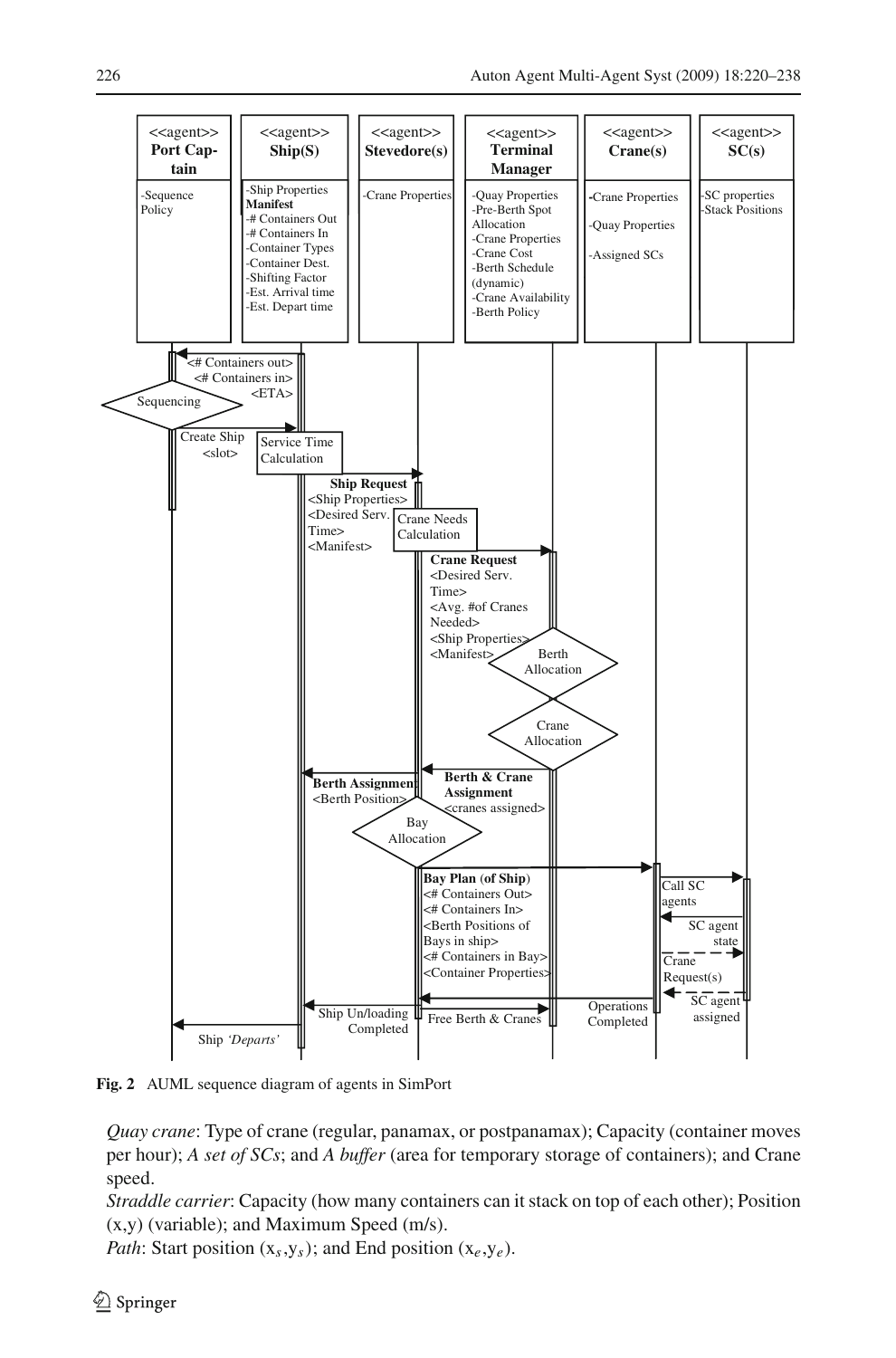*Buffer*: Capacity (number of containers).

*Ship*: Name; Type (regular, panamax or postpanamax); Length (m); Owner (Ship line); *A set of bays*; Estimated arrival time (variable); Desired departure time (variable); Actual arrival time (variable); and Position (x,y) (variable).

*Bay*: *A set of containers* (variable); A list of the containers to be loaded (variable); A list of the containers to be unloaded (variable); Capacity (number of containers); and Shifting factor (the percentage of container moves made by a crane for reshuffling containers which do not result in a container being loaded/unloaded).

*Container*: Type (TEU, FEU, hazardous, or refrigerated); Owner (Ship line); and Destination.

Once a ship is berthed it will remain berthed until the operations are completed, i.e., during the service time, which in practice is valid since the cost of interrupting or moving a ship during operations is expensive. When a ship is docked at a berth point, it will occupy the berth points corresponding to the length of the ship and the minimal distance between ships during the service time of the ship. As in a real CT, cranes cannot pass one over the other since they are fixed along tracks.

4.2 The management model

We modeled the CT managers as a set of agents by identifying the following: their tasks, how they are organized, methods for communication and coordination mechanisms [\[25](#page-17-19)]. The management simulator is based on the following managers that are modeled as agents: port captain, stevedore, ship agent, and terminal manager. In addition, the QCs and the SCs are modeled as agents. The agents make their decisions based on the information in the messages they receive.

# *4.2.1 Port captain agent*

The port captain agent is constantly, once each day, searching for ships arriving to the port during the next 24 h period according to a schedule of arrivals. Based on their estimated arrival time and number of containers to be handled, the port captain decides in which order the ships will be served according to a sequence policy and its goal is to minimize the turn-around time.

From previous interviews and port visits, we have noticed that Port Captains may use three types of sequencing policies for arriving ships; first in first out (FIFO), highest earning first (HEF) and shortest job first (SJB). FIFO serves the ships according to the estimated time of arrival (ETA) on a first come and first out basis. Should the arriving ship deviate over 2 h from its expected ETA another arriving ship (that is arriving on time) may take its place. HEF implies the ship with the most containers to be loaded or unloaded will be given priority over all other ships that are scheduled. The HEF will sequence the ships with the higher number of containers first, given that there is a conflict, i.e. ships arrive *<*2 h from each others, otherwise according to FIFO. The more containers handled, the higher the earnings are for the terminal in serving the ship. Similarly, SJB assigns a ship to a berth with shortest service time first in order to turn-around a ship as fast as possible. The estimated service time is based on the amount of containers to be handled.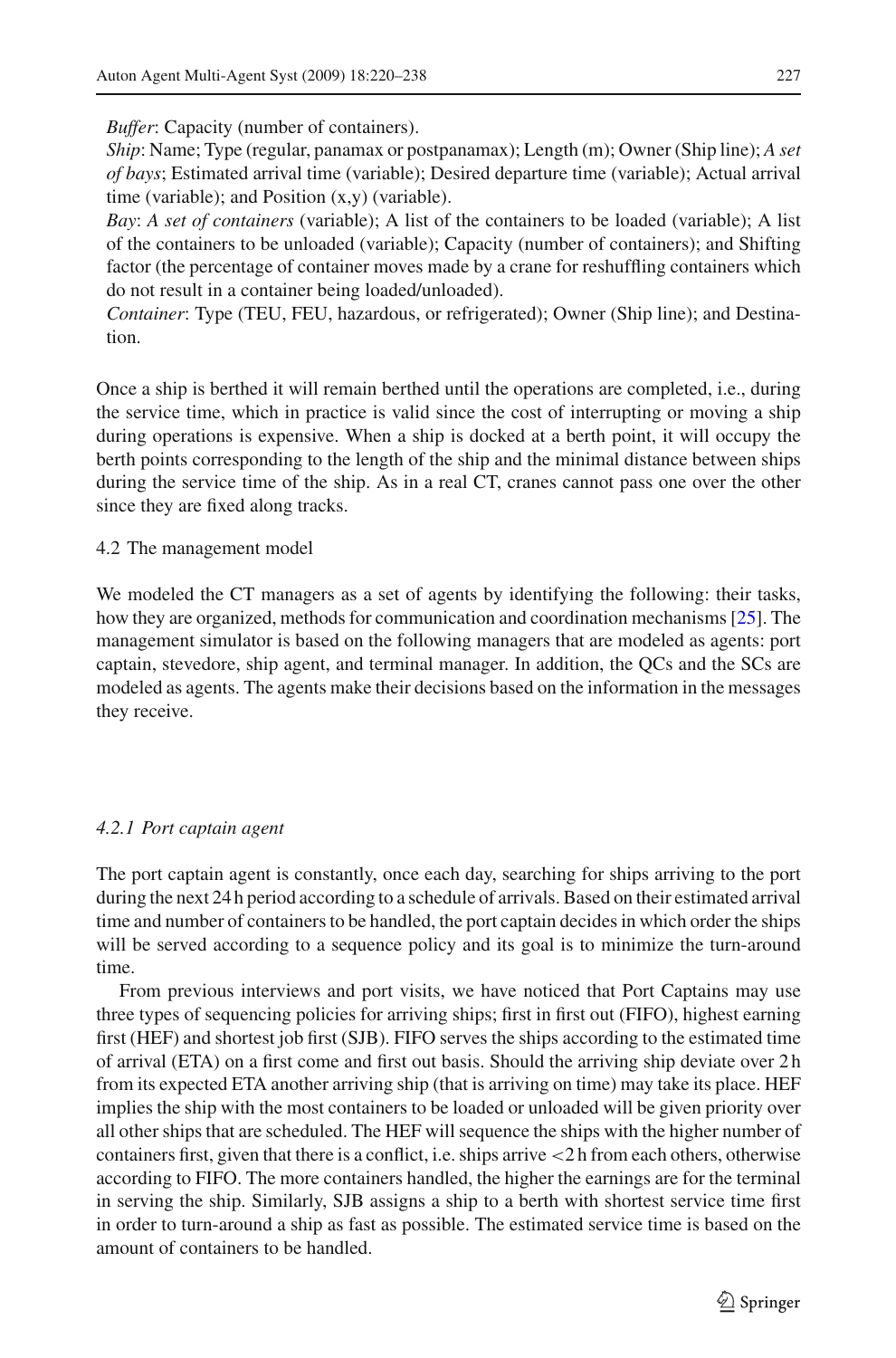# *4.2.2 Ship agent*

A unique agent represents each ship *(i)* arriving to the CT. The ship agent will possess the following information:

- $-$  Length of ship in meters  $(l_i)$ .
- Type of ship.
- $-$  Estimated arrival time  $(t_i^{arriv})$ .
- $-$  Desired departure time  $(t_i^{dep})$ .
- The ship line that owns the ship.
- The number of bays in the ship.
- For each bay, the 'manifest' provides the following data; number of containers, container type, destination (from which we can infer it to be either an Export or Import container) and ship line (containers on board the ship may belong to other ship lines and this will affect in stack assignment).

When the ship is to be served, the ship agent sends its desired service time,  $t_i^{serv}$  to the stevedore agent, which is computed in the following way (where  $t_i^{wait}$  is the estimated waiting time);

$$
t_i^{serv} = t_i^{dep} - t_i^{arriv} - t_i^{wait}
$$
\n<sup>(1)</sup>

## *4.2.3 Stevedore agent*

The goal of the Stevedore agent is to satisfy each ship agent's request, i.e., to be served within *t*<sup>ser</sup><sup>*v*</sup>. It will request QC from the terminal agent that can handle the ship type, and a position of the cranes in order to serve the bays in a ship while trying to meet the estimated desired service time. The crane request is based on a calculation of the average number of cranes needed to work the ship. For example, if the number of containers to be loaded/unloaded, *Ci* is 400 and the desired service time corresponds to 4 h and the average capacity of the cranes, *Qs*, is 25 moves per hour, then the number of cranes requested, *Q* is 4. (The reason for using the average capacity is to mirror the actual computations performed by actual stevedores.) The general formula used is:

$$
Q = C_i / (Q^{s *} t_i^{serv})
$$
 (2)

The second task of the Stevedore agent is to allocate the cranes provided by the Terminal manager agent to the different bays of the ship. It receives information from the ship agent regarding the number of containers in the bays, number of bays in the ship and the characteristics of the containers (size, type, destination and ship line). The bay allocation is done by assigning cranes to work an average number of containers (both to load and to unload) for all bays in a ship.

#### *4.2.4 Terminal manager agent*

The Terminal manager agent performs two tasks, allocation of berth points to a ship and allocating cranes to service a ship. Its goal is to berth the ships and allocate cranes in such a way that the service time and distance to the relevant stacks are minimized. It receives information from the stevedore agent on ship length  $(l_i)$  and will assign a set of berth points along the quay that the ship will occupy, which will include the spacing between two ships. From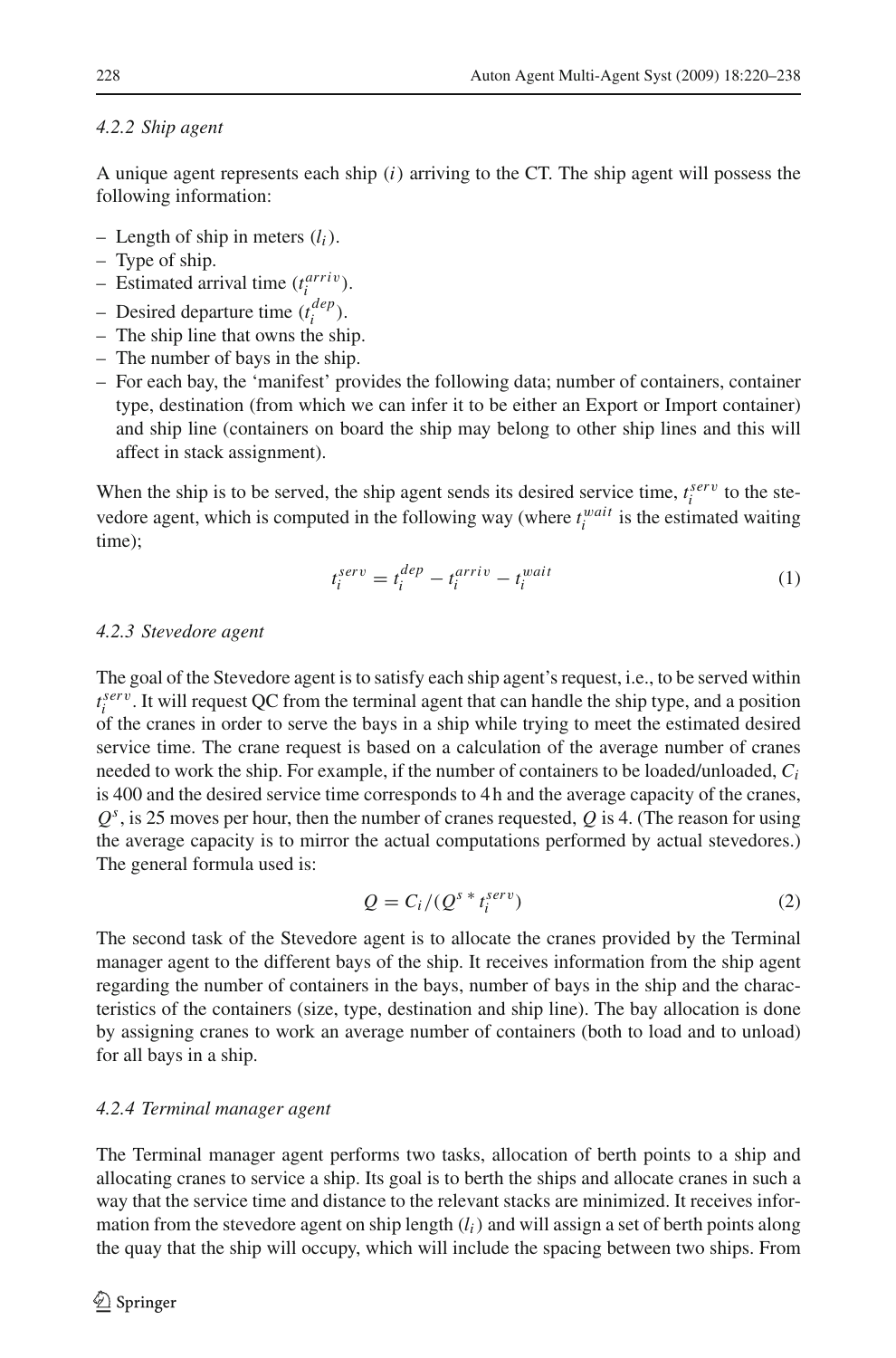the 'request' sent by a stevedore agent, one for each ship, the terminal manager will allocate available cranes that can handle a ship type. In addition to the request, crane allocation is determined by crane type that can work a ship type and their distance to the berth spot. The number of cranes is limited and this may cause ships to either have slower service times or even wait.

The berth positions used by the terminal manager for the arriving ships will be determined by a *berth positioning policy*. From interviews with CT managers and collected data, two types of *berth positioning policies* have been identified that are actually used; berth closest to the stack (BCTS) policy and overall time shortening (OTS) policy.

The BCTS policy's objective is to place a ship closest to a 'target' stack which is the stack that will be the most visited by the SCs during the operations. That is, the one that has the largest sum of containers to be stored and containers to be fetched. The BCTS cause a ship to wait if a berth is occupied by another ship until that berth, which is closest to the stack, is available. The OTS policy, on the other hand, tries to place the ship to a berth position in order to minimize the turn-around-time for the arriving ship. In determining the berth position for an arriving ship the OTS policy is considering the sum of the estimated *Waiting Time and Service Time* at a potential set of berth points. The ship *Waiting Time* includes time left in serving another ship that is occupying a part of the quay. The estimation of the *Service Time* is based on the number of QCs and SCs employed, their performance, and the manifest. From the sum of the estimated *Service Time* and *Waiting Time*, i.e. the estimated turn-around time, the OTS policy will place a ship at the berth position with the shortest estimated ship turn-around-time.

#### *4.2.5 Crane agent*

The goal of a crane agent is to minimize (un)loading time as well as the distance traveled by the SCs. It receives a list from the stevedore agent which states all containers that should be unloaded/loaded from/to each bay. Based on this list, the Crane agent, will react by calling its three SC agents; an assumption based upon observations of real CTs where a number of transporters typically are 'bounded' to a specific crane. Based on SC agents' replies, it selects the SC agent most appropriate to pick up a particular container based on (a) availability (idle/busy) and (b) the distance between the SC and the container. The general objective for the crane agents is to load/unload containers as fast as possible and use the SCs to move the containers to and from the stacks in the most efficient way possible.

# *4.2.6 Straddle carrier (SC) agent*

The SC agents are reacting to requests from their assigned crane agent. The SC agents have a map of the CT and their goal is just to satisfy the request of its crane agent.

If the stack that it has been ordered to put a container is full, the SC instead will go to the closest available stack. The SC agents move along one-way paths for safety reasons. The SC agents calculate the distance from the top left corner of a stack to the position of the crane working a ship's bay located at the berth point along the quay.

A SC agent determines its next destination through communication with the crane agent. The SC agent moves to a position in the yard that is generated by communication with the crane agent and subsequently establishes its next position by communicating back to crane agents that it has reached its assigned destination and is waiting for another task. The SC agent's function is to provide specific yard destinations rather than the container processing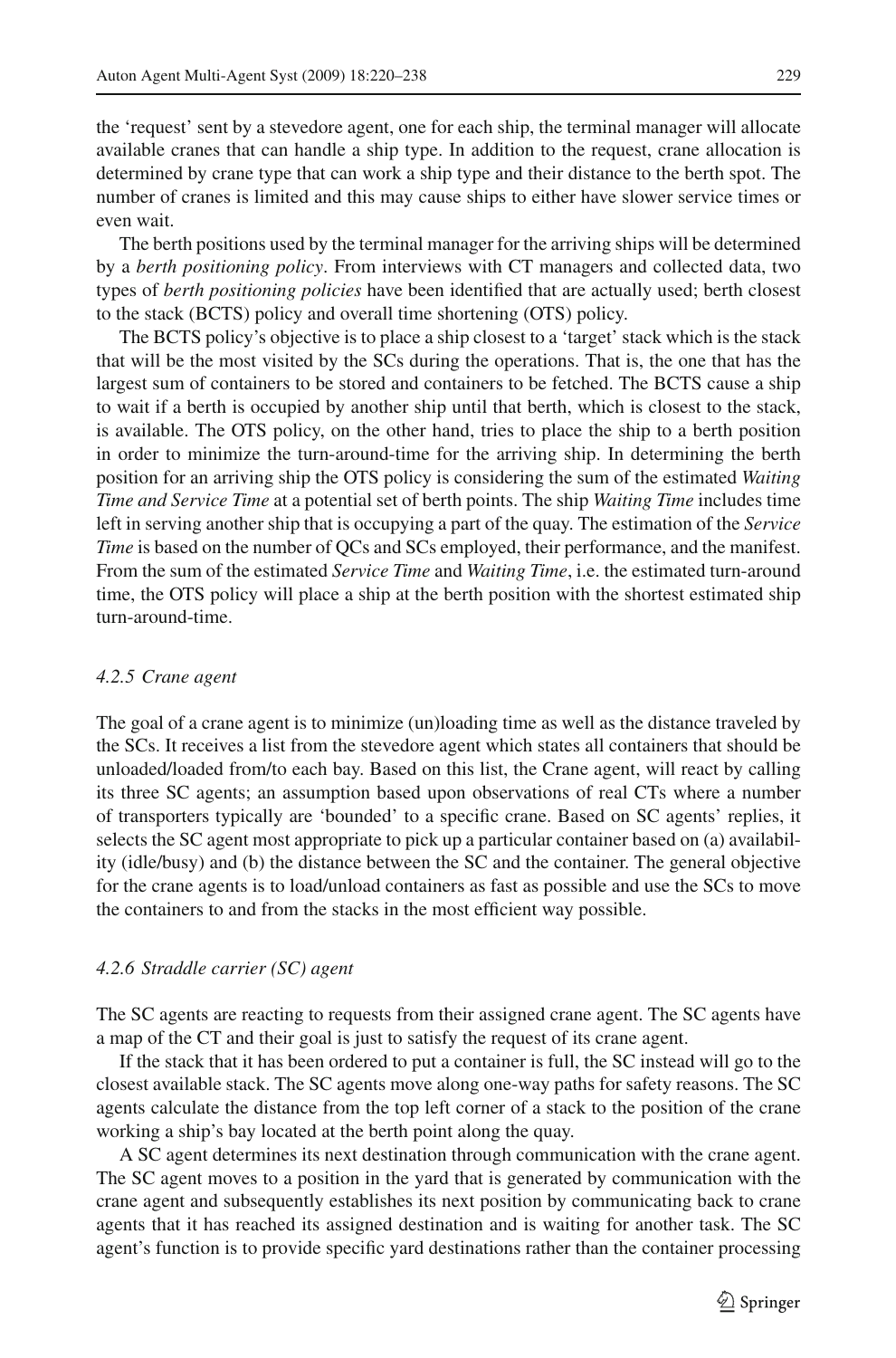sequence. The model contains rules which determine an appropriate yard location based on current status of the stacks, stacking policy, and attributes of the SC agent.

4.3 Agent interaction

The communication between agents is implemented using a blackboard. The agents make decisions based on information in the messages they receive from each other. The intelligence level of the agents, such as stevedore, ship and crane agents can be considered reactive in that a specific action in the CT is executed upon a certain message. The major advantage in using reactive agents, according to Wooldridge [\[12](#page-17-10)], "*is that overall behaviour emerges from the interactions of the component behaviours when the agent is placed in its environment*". The interaction between the agents is summarized in Fig. [2,](#page-6-0) which adopts a pseudo AUML (Agent Unified Modeling Language) sequence diagram. The agent's goals are only implicitly represented by the rules describing the reactive behaviour, illustrated in Fig. [2.](#page-6-0)

# **5 Simulation experiments**

SimPort was used in two series of experiments to evaluate stacking configurations and the transshipment operational policies.

# 5.1 Experiment I setup

A real CT (in India) was experiencing problems in serving arriving ships, which lead to ship waiting, often averaging three days. Ships were assigned to berths on a first-come-first-serve basis. The berth positioning was conducted on a more ad hoc basis. The stacks in the yard were organized between Imports and Exports. The managers were concerned that they would lose customers to competition and that more ships were planning to arrive at the CT. Therefore, the managers discussed ways of improving the operations without having to invest in equipment or extra labor. The managers in the terminal operations wanted to show or prove to the executives of the CT that by using different managing policies related to berthing of ships under some scenarios, the CT could handle the current arriving ships and even future demand. The managers at the CT provided data and layouts of their terminal for analysis. The following entities of the CT were modeled in SimPort:

- *Terminal*: The length and width of the terminal is 900 m and 1000 m; the operating hours are 07:00–20:00 from Monday to Friday.
- *Yard*: The length of the yard is 1000 m and width 890 m. Six large stacks that can store 180 containers each are defined. All stacks are assigned to a number of "ports of destinations", which are based on six different import and export destinations.
- *Quay*: The length of the quay that is able to serve docked container ships is 890 m. Four berth points are configured with a fixed length of 200 m between them along the quay. The minimal distance between ships is 20 m. Five QCs are assigned to work ships along a quay at the CT with a handling rate of 25 container moves per hour. The buffer size is three. Twenty SCs are employed during operations; four SCs are assigned to each crane. The SCs have a capacity of lifting one container over three and are set with a maximum speed of 30 km/h.
- *Ships*: The data was provided by CT managers at the real CT for developing the scenarios with three ships and the total number of containers for the each of three ships is 1100 for export and 1000 for import, which are identified as either reefer (5%), hazard (5%), and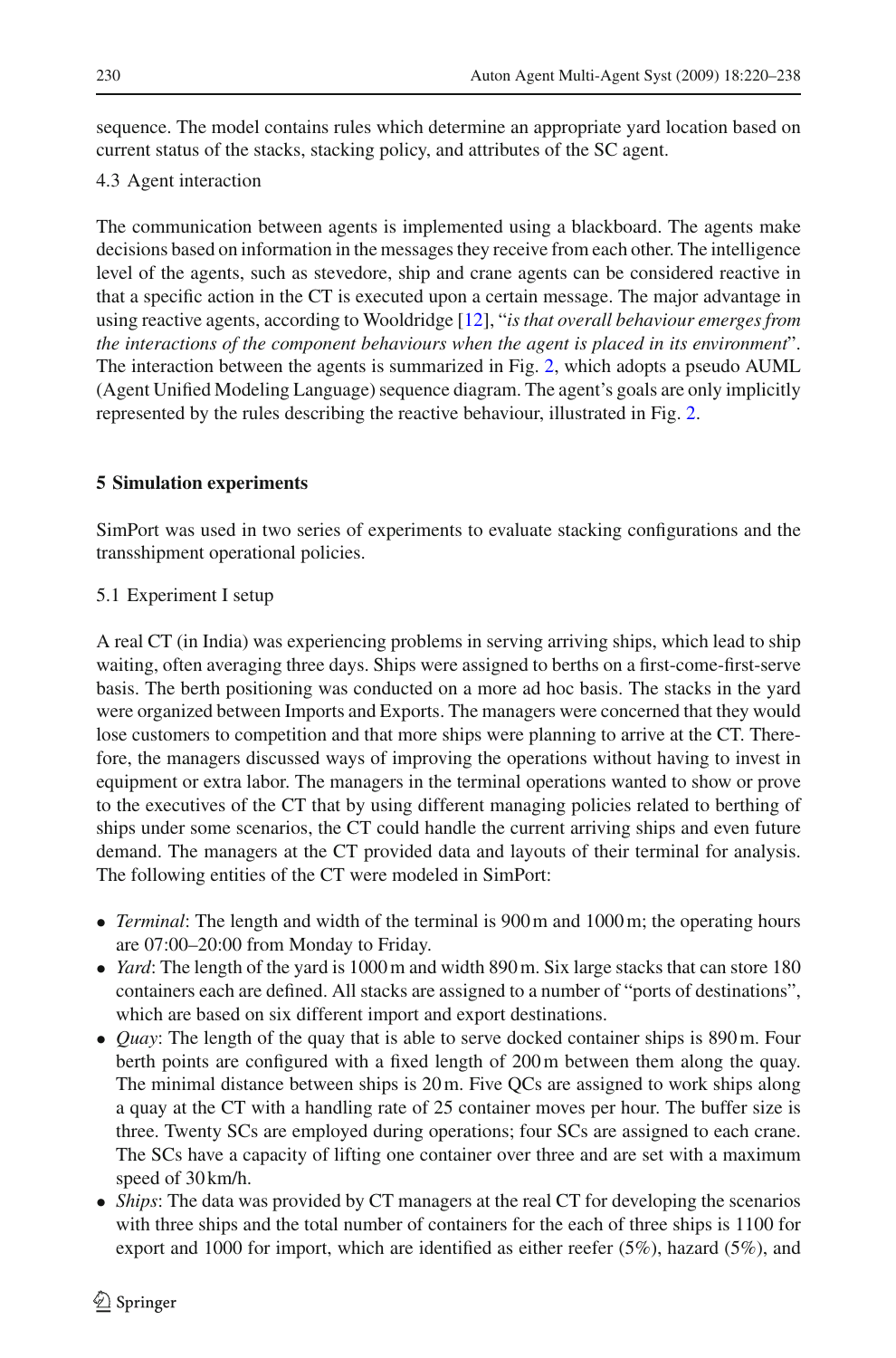standard (90%). In addition, each container is loaded (exported) or unloaded (imported) to/from a specific bay located on a ship. The arrival times for all 3 ships are randomly generated between the hours of 07:00–12:00.

• *Policies*: The berth positioning policies tested are the BCTS and OTS. Policies tested for sequencing arriving ships are FIFO, HEF, and SJB. Two container stacking policies are tested, Stacking by Ship Line and Stacking by Destination.

The output from the SimPort will be a berth assignment plan for scheduling, which includes the sequencing of arriving ships and the berth position that they will occupy along the quay. Terminal equipment will be assigned, e.g., QCs and SCs, to work ships. Finally, to compare performance levels of the various operational policies used, the following performance metrics are defined:

- *Total distance* Total distances traveled for all the SCs used to serve the QCs for all three ships.
- *Average ship turn*-*around time* Average time for turning-around a ship in a schedule (departure time — arrival time).
- *Average waiting time* Average *Waiting Time* for a ship in a schedule.

Another possible metric is the cost for serving the ships (which is actually computed by SimPort). However, as this cost is mainly dependent of the ship turn-around time, and to some extent of the distance traveled by the SCs, we have chosen to focus on these. The same motivation can be applied to metrics such as the utilization rates for different types of CT equipment like the QCs, which in essence are captured by the turn-around time. The motivation for looking at distance traveled by SCs, is both related to cost, the more an SC travel the larger is the maintenance and fuel costs, and reliability and robustness, with increased slack time for the SCs the system would be better at handing disturbances.

#### 5.2 Experiment I results

The simulation results of the evaluation of policy combinations are presented in Table [1.](#page-12-0) These are averages from 10 simulation runs and the low standard deviations indicate that these result are stable.

The shortest distances traveled by the SCs on average were found to be when applying the BCTS with the SJB policy, and where Stacking by Ship Line is outperformed by Stacking by Destination. Within the OTS position policy, there are slight differences in distances traveled, HEF caused the longest distances. In comparing stacking policies, Stacking by Destination yielded the shortest distances compared to Stacking by Ship Line. The shortest distance recorded for OTS was when using the SJB sequence policy and Stacking by Destination.

The average ship turn around per ship was found to be faster when using the OTS policy than the BCTS policy. For the OTS and Stacking by Ship Line policies, the fastest turn around times were achieved using SJB whereas the fastest turn around times for Stacking by Destination were achieved by using FIFO.

Also the average waiting times are longer for the BCTS than the OTS policy; more than 3 h for all policies, compared to less than half an hour for the OTS policy. Within the position policies the shortest waiting times are recorded when using the SJB policy. In comparing the average waiting times between stacking policies, Stacking by Ship Line on average had a longer waiting time.

For this CT achieving a reduction in waiting times by using the OTS berth policy seems preferable compared to achieving a minor reduction in distance traveled when using the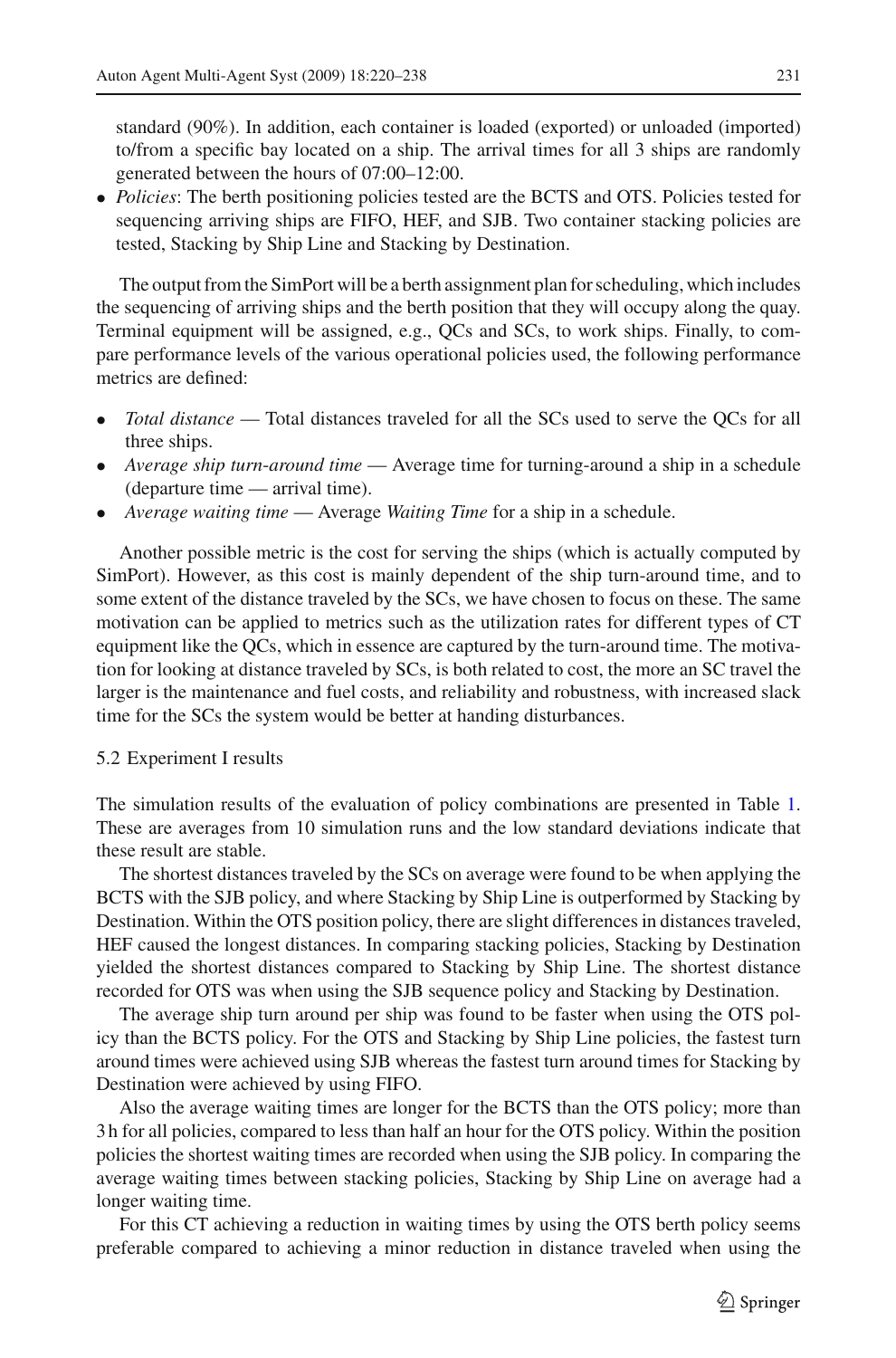<span id="page-12-0"></span>

| Simulation policy                     | <b>BCTS</b>                                  |                                           |                                            | ОTS                                        |                                            |                                            |
|---------------------------------------|----------------------------------------------|-------------------------------------------|--------------------------------------------|--------------------------------------------|--------------------------------------------|--------------------------------------------|
|                                       | <b>FIFO</b>                                  | HEF                                       | SIB                                        | EIFO                                       | HFF                                        | SIB                                        |
| Iotal distance (km)                   | Stacking by ship line<br>213.5(0.34)         | 211.5(0.33)                               | 220.5 (0.16)                               | 240.2 (0.10)                               | 240.4 (0.25)                               | 238.2 (0.14)                               |
| Ship turn around time<br>Waiting time | (00:01:21)<br>10:34:24(00:01:43)<br>33:37:36 | 03:47:24 (00:01:47)<br>10:54:48(00:02:15) | 03:15:54 (00:01:44)<br>10:21:24 (00:01:30) | 00:20:54 (00:01:12)<br>07:21:00 (00:00:49) | 00:24:36 (00:01:26)<br>07:24:30 (00:01:11) | 00:17:00 (00:00:49)<br>07:17:12 (00:00:38) |
| Total distance (km)                   | Stacking by destination<br>205.4 (0.32)      | 211.5(0.33)                               | 201.5 (0.15)                               | 227.2 (0.10)                               | 230.4 (0.25)                               | 226.2 (0.14)                               |
| Ship turn around time                 | 10:19:30(00:01:21)                           | 10:36:36 (00:02:07)                       | 10:03:36 (00:00:51)                        | 07:13:54(00:00:44)                         | 07:24:18 (00:01:04)                        | 07:17:18 (00:00:29)                        |
| Waiting time                          | (00:01:14)<br>33:22:12                       | 03:47:42 (00:01:34)                       | 03:15:24 (00:01:39)                        | 00:12:24 (00:01:04)                        | 00:11:06 (00:01:17)                        | 00:06:36 (00:00:42)                        |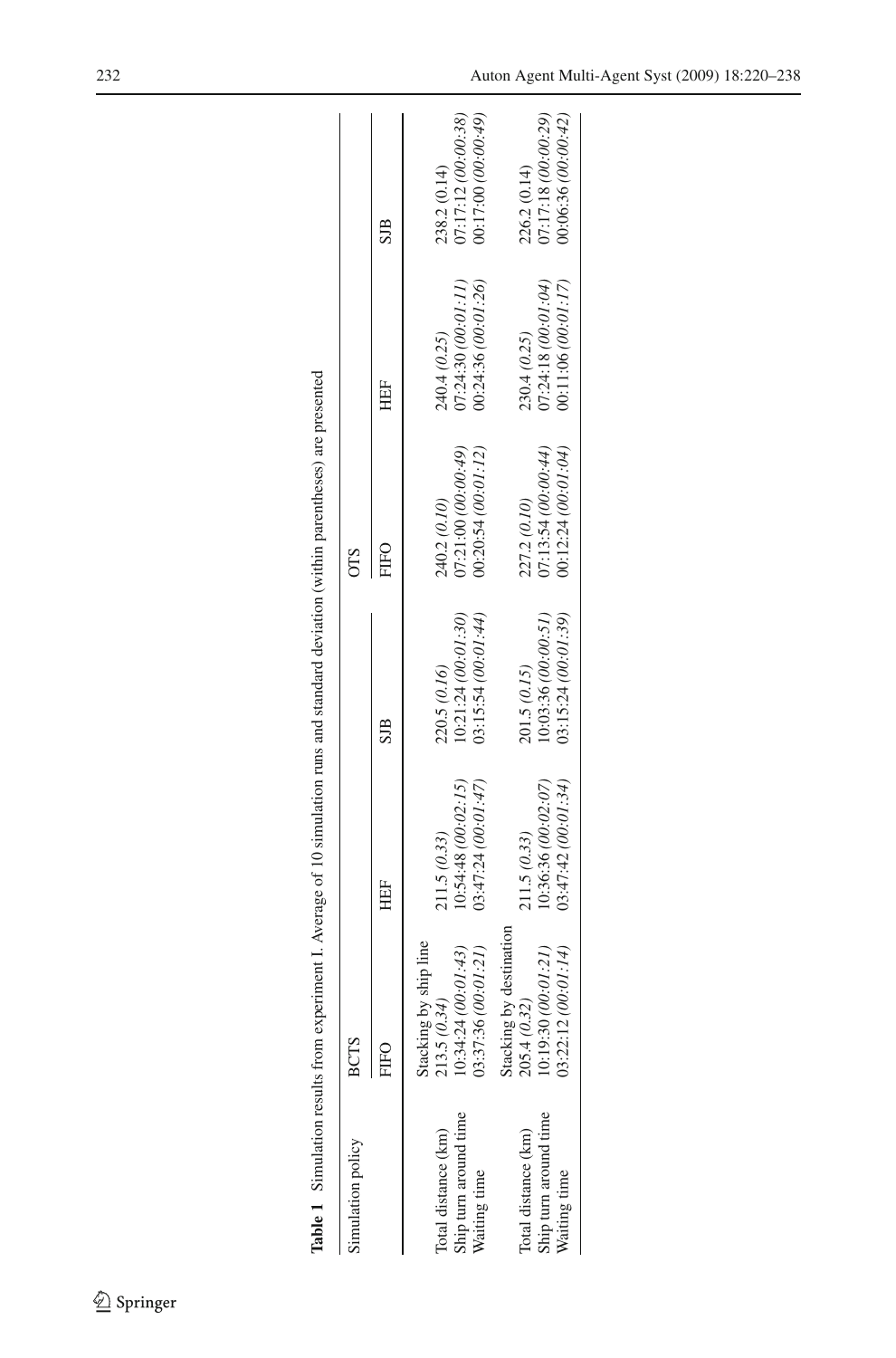# 5.3 Experiment II setup

In the second series of experiments a more comprehensive set of scenario runs were performed on a model of a real CT located in Northern Europe that has a throughput capacity of 500,000 containers per year with the current operational equipment. The layout of the CT is presented in Fig. [3.](#page-13-0) We tested the same policies that were used in the first series of experiments. In the modeled terminal, export stacks, import stacks and stacks for hazardous and refrigerated containers are considered. The spacing between stacks is 40 m and the length of the stacks is 150 m and the width is 50 m. Each stack has a storage capacity of 180 containers ( $2 \times \text{TEU}$  or  $1 \times 40'$ ). The x and y coordinates of the top left corner of the stacks are used for positioning the stack in the yard and are used by the SCs for determining distances to the stacks in the yard. The SC paths follow a one-way direction as is commonly observed in real CTs for safety reasons. There are five QC and three SC assigned to each QC. Three of the QCs are normal sized with an average handling rate of 30 container moves per hour. The other two cranes are much larger so as to handle ships that are too wide to cross the Panama canal, which are called post-panamax, and able to handle 40 containers moves per hour. The buffer size is three for each QC.

The quay has a length of 800 m with a spacing of 20 m between ships and there are 800 berth points (one for each meter). The import container stacks are mostly located in the rear of the yard. The export container stacks are located closer to the cranes and berths. The hazardous container stacks are located in the middle of the yard.

| 40               | 150                            | 40       | 150            | 40  | 150            | 40  | 150           | 40 |        |
|------------------|--------------------------------|----------|----------------|-----|----------------|-----|---------------|----|--------|
| 800              | Import MAL                     |          | 9 Import STK   |     | 17 Import STK  |     | 25 Import MAL |    |        |
| 700              | 2 Import STK                   |          | 10 Import GOT  |     | 18 Import GOT  |     | 26 Import STK |    |        |
|                  | 600 <sup>1</sup> 3 Import MAL  |          | 11 Import MAL  |     | 19 Import MAL  |     | 27 Import MAL |    |        |
| 500 <sup>1</sup> | 4 Import GOT                   |          | 12 HAZ/RFR ALL |     | 20 HAZ/RFR ALL |     | 28 Import GOT |    |        |
| 400 <sup>1</sup> | 5 Import STK                   |          | 13 Export HBG  |     | 21 Export HBG  |     | 29 Import STK |    | meters |
| 300              | 6 Export BUS                   |          | 14 Export ANW  |     | 22 Export ANW  |     | 30 Export BUS |    | 1000   |
| 200              | 7 Export ANW                   | p.,      | 15 Export BUS  |     | 23 Export BUS  |     | 31 Export ANW | þ. |        |
| 100              | 8 Export HBG                   |          | 16 Export HBG  |     | 24 Export HBG  |     | 32 Export HBG |    |        |
| 40               | OC2<br>QC <sub>1</sub><br>口楽コ風 | 230<br>٠ | OC3            | 420 | $OC4$ $OC5$    | 610 | 800 meters    |    |        |

<span id="page-13-0"></span>**Fig. 3** Simulated CT layout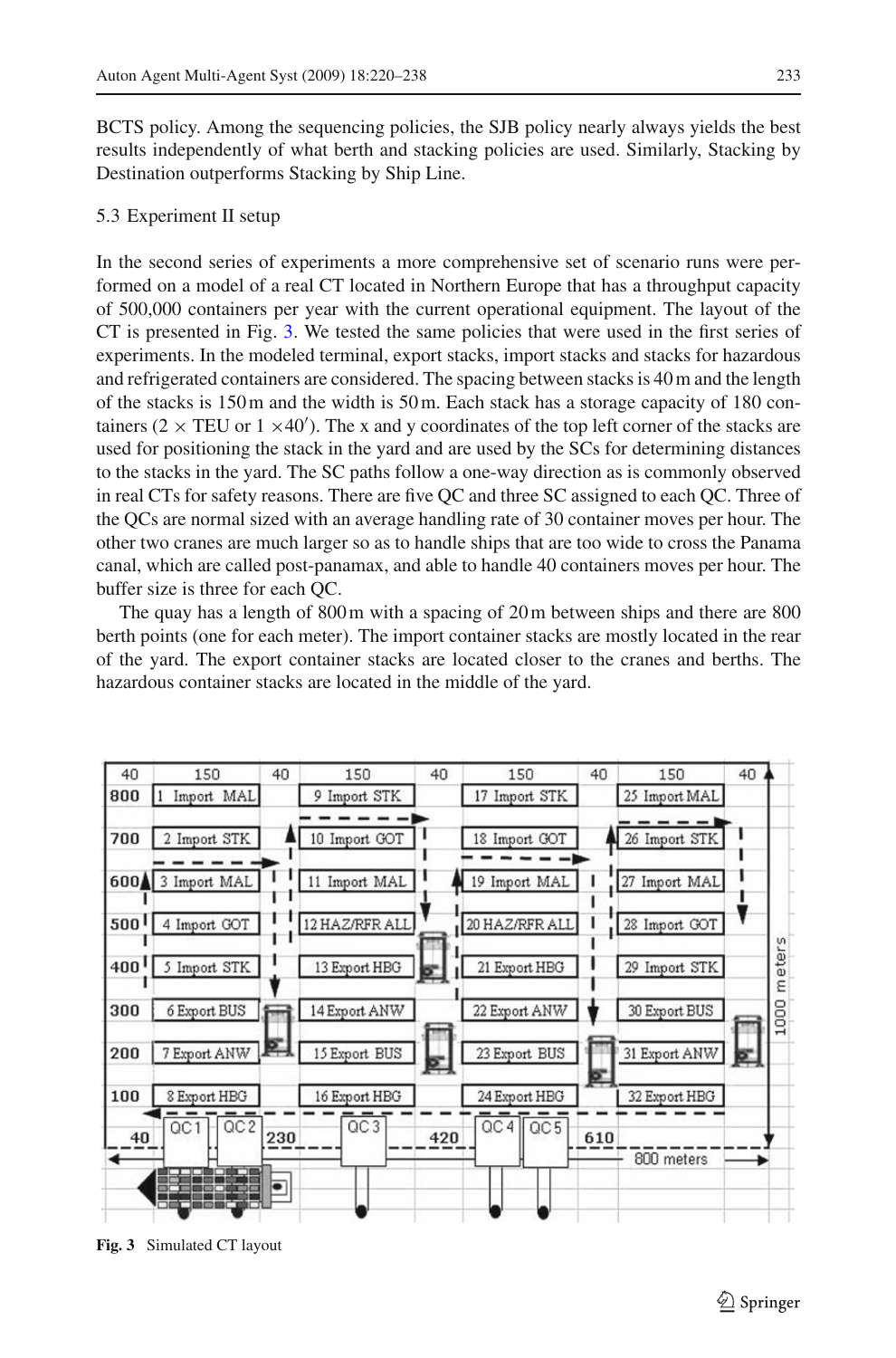Two sets of ships were generated for studying two levels of number of arriving ships during a week, Low and High load volume. The Low load volume represents a schedule of ships with 14 ships of varying lengths between 140 and 340 m with in total 5000 containers to loaded or unloaded. This corresponds to an average load of 50% of the maximum capacity of the CT. The High volume represents a schedule of 21 ships (also varying between 140 and 340 m) with 7000 containers. The schedules of ships were generated with two different distributions of estimated ships arrivals, Peak or Even. The Peak distribution implies that there will be two peak arrival days during a week, whereas the Even distribution does not have any peak or 'low' arrival days. Thus, altogether four variants of schedules were considered; Peak and Low volume, Peak and High volume, Even and Low volume, and Even and High volume. The actual arrival times are randomly generated between −2 to 8 h with respect to the intended scheduled arrival time, so as to mimic the actual situations in a real CT in which ships are arriving late or early.

## 5.4 Experiment II results

The results are summarized in Table [2](#page-14-0) (Stacking by Destination) and Table [3](#page-15-0) (Stacking by Ship Line). For each performance indicator four different ship schedule scenarios are listed under the Distribution/Load Vol. heading. The figures are averages from 10 simulation runs. As in the first experiment, the standard deviations are low (*<*0*.*2% for the distance traveled and less than 1% for the turn around time). For reason of readability we do not include them in the tables.

The difference in distance traveled by the 15 SCs indicates, as expected, that the shortest distance is when BCTS positioning policy is used. When analyzing the sequence policies in relation to the positioning policies, little effect is viewed when using BCTS. There are differences in distances recorded between the sequence policies for OTS with HEF and SJB having less distance traveled when load is high. The shortest distances traveled by the SCs were found on average when using Stacking by Destination. For Stacking by Ship Line the results were almost similar for all positioning policies when using BCTS, whereas HEF was clearly best when using OTS.

As expected the average ship turn-around times for the OTS policy are lower than for the BCTS policy. Thus, there seems to be a trade-off between the distance traveled by the SC

<span id="page-14-0"></span>

| Distribution/Load Vol. | <b>BCTS</b> |                                     |                                       | <b>OTS</b>  |            |            |
|------------------------|-------------|-------------------------------------|---------------------------------------|-------------|------------|------------|
|                        | <b>FIFO</b> | <b>HEF</b>                          | <b>SJB</b>                            | <b>FIFO</b> | <b>HEF</b> | <b>SJB</b> |
|                        |             | Total distance traveled by SCs (km) |                                       |             |            |            |
| Even/Low               | 1438        | 1440                                | 1440                                  | 1590        | 1465       | 1576       |
| Peak/Low               | 1439        | 1439                                | 1443                                  | 1484        | 1505       | 1450       |
| Even/High              | 2042        | 2038                                | 2044                                  | 2331        | 2132       | 2200       |
| Peak/High              | 2049        | 2050                                | 2048                                  | 2156        | 2123       | 2048       |
| Total                  | 6968        | 6967                                | 6975                                  | 7561        | 7225       | 7274       |
|                        |             |                                     | Average ship turn-around Time (hh:mm) |             |            |            |
| Even/Low               | 08:54       | 09:08                               | 08:40                                 | 06:57       | 08:30      | 07:04      |
| Peak/Low               | 11:37       | 11:55                               | 11:51                                 | 08:36       | (09:40)    | 08:33      |
| Even/High              | 10:12       | 11:26                               | 09:39                                 | 08:03       | 08:10      | 07:20      |
| Peak/High              | 15:12       | 15:24                               | 13:41                                 | 12:02       | 13:41      | 12:34      |
| Average                | 11:43       | 12:15                               | 11:06                                 | 09:08       | 10:11      | 09:05      |

**Table 2** Results for the stacking by destination policy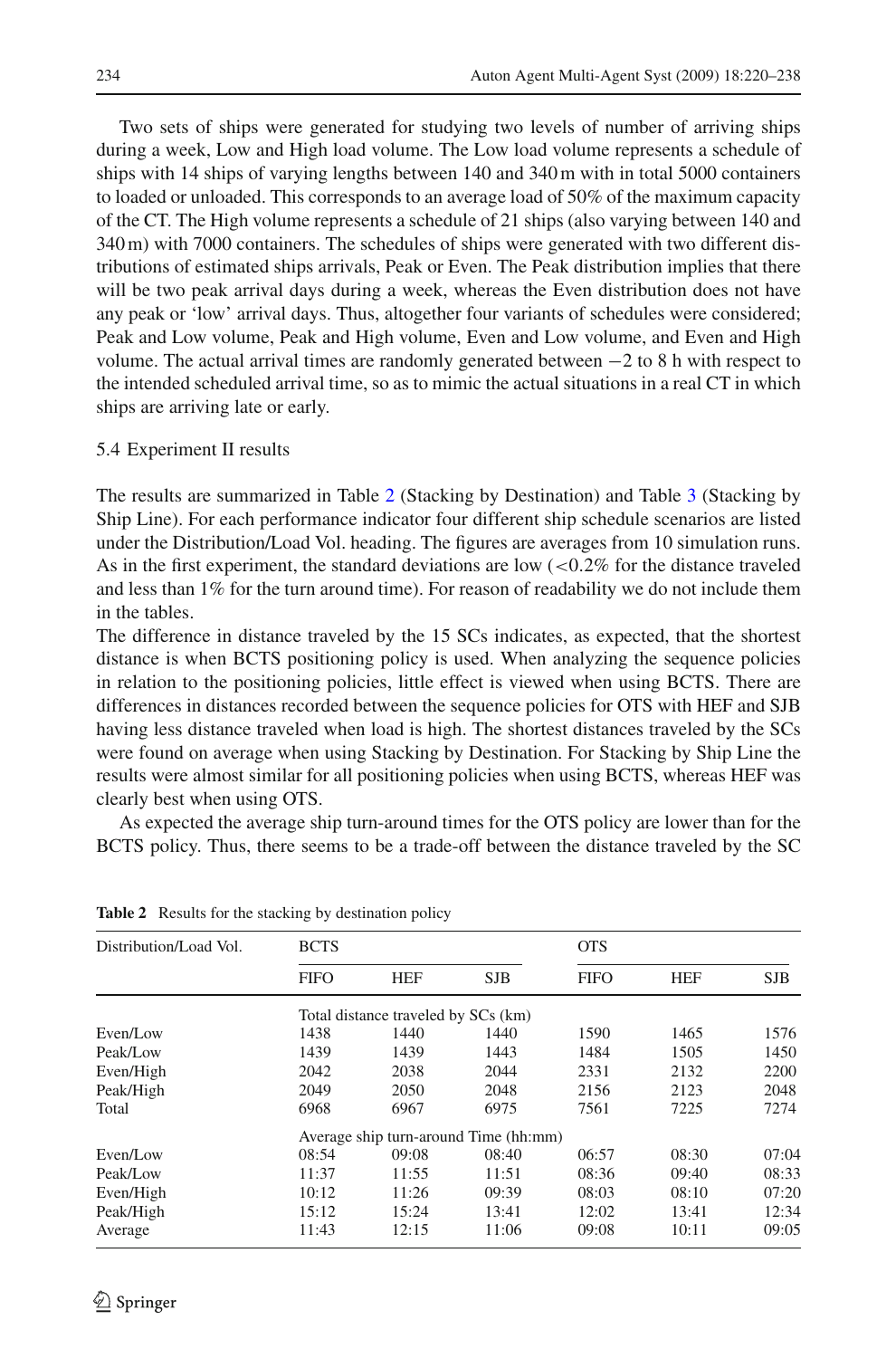<span id="page-15-0"></span>

| Distribution/Load Vol. | <b>BCTS</b> |                                       |            |             | <b>OTS</b> |            |  |
|------------------------|-------------|---------------------------------------|------------|-------------|------------|------------|--|
|                        | <b>FIFO</b> | <b>HEF</b>                            | <b>SJB</b> | <b>FIFO</b> | <b>HEF</b> | <b>SJB</b> |  |
|                        |             | Total distance traveled by SCs (km)   |            |             |            |            |  |
| Even/Low               | 1446        | 1445                                  | 1441       | 1601        | 1476       | 1587       |  |
| Peak/Low               | 1447        | 1446                                  | 1450       | 1495        | 1515       | 1460       |  |
| Even/High              | 2052        | 2049                                  | 2054       | 2348        | 2147       | 2215       |  |
| Peak/High              | 2059        | 2063                                  | 2059       | 2171        | 2138       | 2061       |  |
| Total                  | 7004        | 7003                                  | 7004       | 7614        | 7276       | 7323       |  |
|                        |             | Average Ship turn-around time (hh:mm) |            |             |            |            |  |
| Even/Low               | 08:55       | 09:10                                 | 08:41      | 06:59       | 08:33      | 07:07      |  |
| Peak/Low               | 11:39       | 11:57                                 | 11:53      | 08:38       | 09:43      | 08:36      |  |
| Even/High              | 10:15       | 11:28                                 | 09:40      | 08:06       | 08:12      | 07:22      |  |
| Peak/High              | 15:14       | 15:26                                 | 13:43      | 12:06       | 13:45      | 12:38      |  |
| Average                | 11:45       | 12:17                                 | 11:07      | 09:11       | 10:14      | 09:08      |  |

**Table 3** Results for the stacking by ship line policy

and the ship turn-around time. Regarding the sequence policies it seems as SJB often is the best choice. Regarding the differences between stacking policies, Stacking by Destination have on average a faster turn-around than Stacking by Ship Line.

Assuming that a fast turn-around time is the main objective, the best positioning policy seemed to be the OTS policy. If the objective is to minimize the total distance in meters traveled by SCs then the BCTS policy appears to be the best choice. Although transporter productivity may seem less important than turn-around time, it can have negative consequences such as forcing the QCs to wait for containers to be loaded or causing congestion at the yard. For unloading operations, a QC can land the container on the ground and keep landing containers to a maximum of three containers in the buffer area until they are picked by the SC. During the simulation there was zero QC idle time during unloading operations. However, during the loading operations some QC idle time was witnessed. The sequence policies of arriving ships such as FIFO, HEF, or SJB can affect the performance as well. The most common sequence policy and the most 'fair' is the FIFO policy. The SJB policy when used with both BCTS policy and OTS policy resulted in turn around times that were on average faster than the FIFO or HEF policies. The use of the HEF policy yielded longer turn-around around times. The experiments indicated that choice of stacking policy could lead to shorter distances traveled by the SCs. In certain situations when the QCs are not the bottleneck, the stacking policy can affect the performance of the SCs.

#### 5.5 Validation

Validation determines to which extent a simulation model is an accurate representation of the real system. In validating the SimPort model, we followed Law and Kelton [\[24\]](#page-17-18) and performed a sensitivity analysis of the programmed model. Several sensitivity analysis experiments were conducted in which one ship with nine bays was simulated with combinations of one container or two containers positioned in different bays of the ship. We tested different input data, such as crane moves per hour, position of target stacks and containers in a ship, for its effects on the crane allocation to a bay on a ship, distances traveled by the SCs and the ship turn-around time by increasing or decreasing the values for the input data. The simulation results were consistent both with calculations and with our perceptions of the CT system. Thus, according to Law and Kelton [\[14\]](#page-17-12), we can infer a *face validity* of the SimPort model.

In further seeking to validate SimPort, a series of interviews and questionnaires were conducted. The collected initial results suggested that the Operations Directors and managers of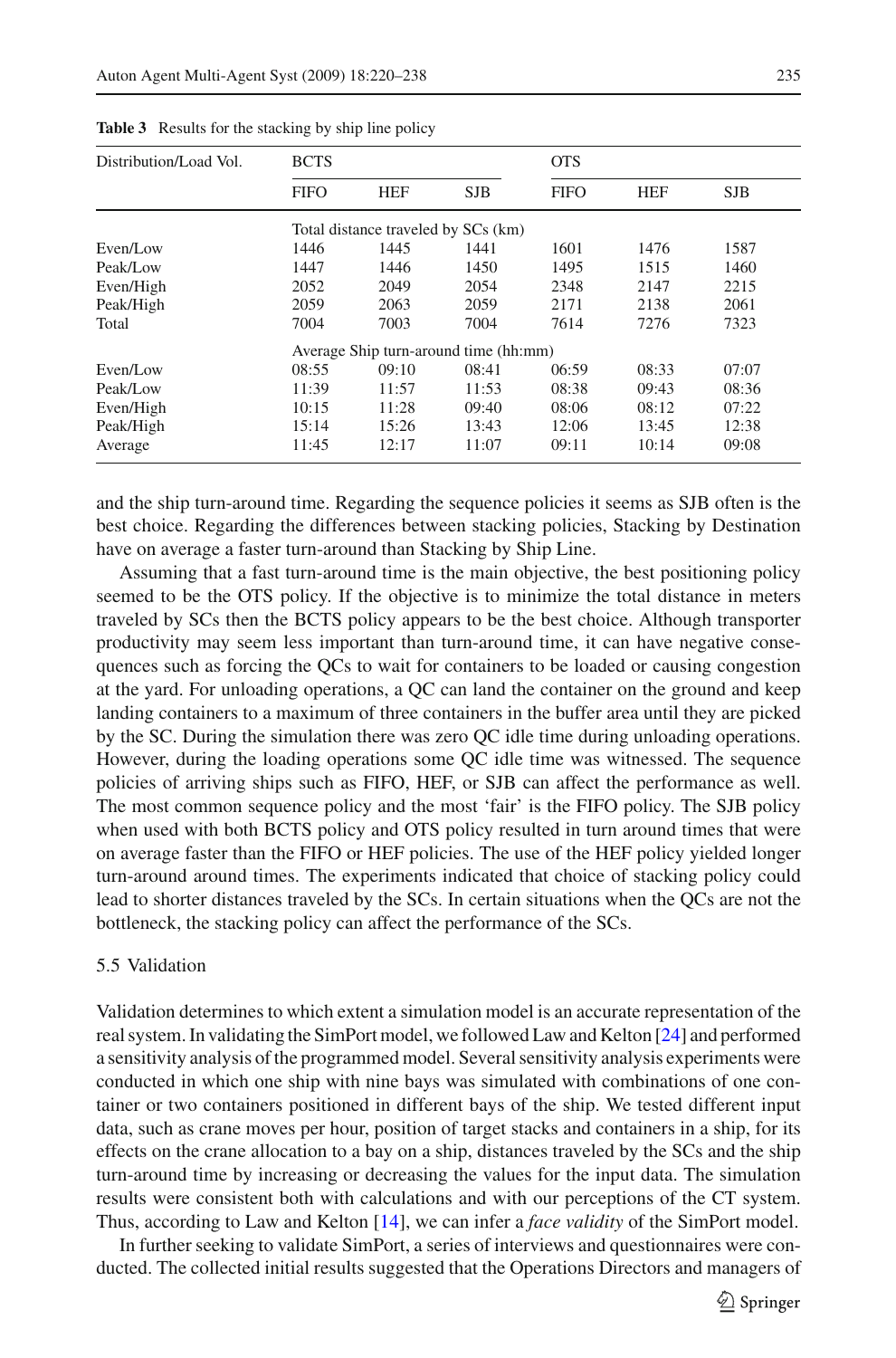several CTs found the SimPort model and results to be credible. The relative merits and the actual values (e.g. turn-around times) of the different policies, as indicated by the simulation results, were in line with what managers were expecting. Often mentioned by the interviewees was that not enough attention on the decision making was made when a ship arrives at a container terminal. Additionally, the prospect of evaluating strategies that consider the coupling of operations policies with the stacking of containers in the yard, the distances to be traveled by the transporters with berth positioning and QC allocation to be enticing in order to serve customer and lower costs. Current software tools do not consider such parameters or variables as SimPort does and analytical tools, which are the most used are often viewed to be cumbersome for deeper analysis. Further details about the validation of SimPort can be found in Henesey [\[16](#page-17-14)].

#### **6 Conclusion and future work**

The experiments have shown that MABS can be used to study the impact of different policies for sequencing, berthing, and stacking on the performance of CTs. We have analyzed which CT management policies could be best considered in relation to: ship arrival patterns, number of containers to be handled during a time period, changes in container stack layout in the yard and berth. SimPort has proven able to capture many of these types of changes. In addition, we found that MABS offered a more natural (i.e., structure preserving) way of modeling the decision making entities. This was very useful in the discussions with the different CT stakeholders, e.g., when validating the behaviour of SimPort, as well as making the simulator easy to modify. Moreover, it is relatively easy to capture any degree of detail of the system, as well as parallel and distributed decision making, which can be quite difficult when using e.g., traditional queuing models.

The agent-based manager system which assigns berth schedules using the various management policies has indicated that some policies have faster ship turn-around times and lower SCs usage than other policies for certain scenarios. In addition, other performances measures can be computed such as costs, which depends on turn-around times and the number of containers handled, etc. However, the main contribution of the paper is not that a particular policy is better than another policy, because this may differ between container terminals (depending on the layout, the number and capacity of equipment, the load in terms of ships and containers to be handled etc.). The main contribution was rather to show how MABS can be used to evaluate policies in a specific context or situation.

Future work would be to include other performances measures and developing more policies for testing; distribution of arriving ships, number of containers to be handled, characteristics of the containers and yard stacking policies. CT operators have shown interest in evaluating candidate policies for their CTs using SimPort. The case study in experiment I coupled with the tests conducted in experiment II suggests many tantalizing opportunities to further improve SimPort. Additional decision making capabilities for the manager agents could be used for enhancing the decisions made. Often mentioned by CT managers is to incorporate economic or cost indicators into the simulation, such as cost per hours for groups employed to work a ship, cost for fuel consumed by SCs, number of containers handled during a specific period and profit or loss made.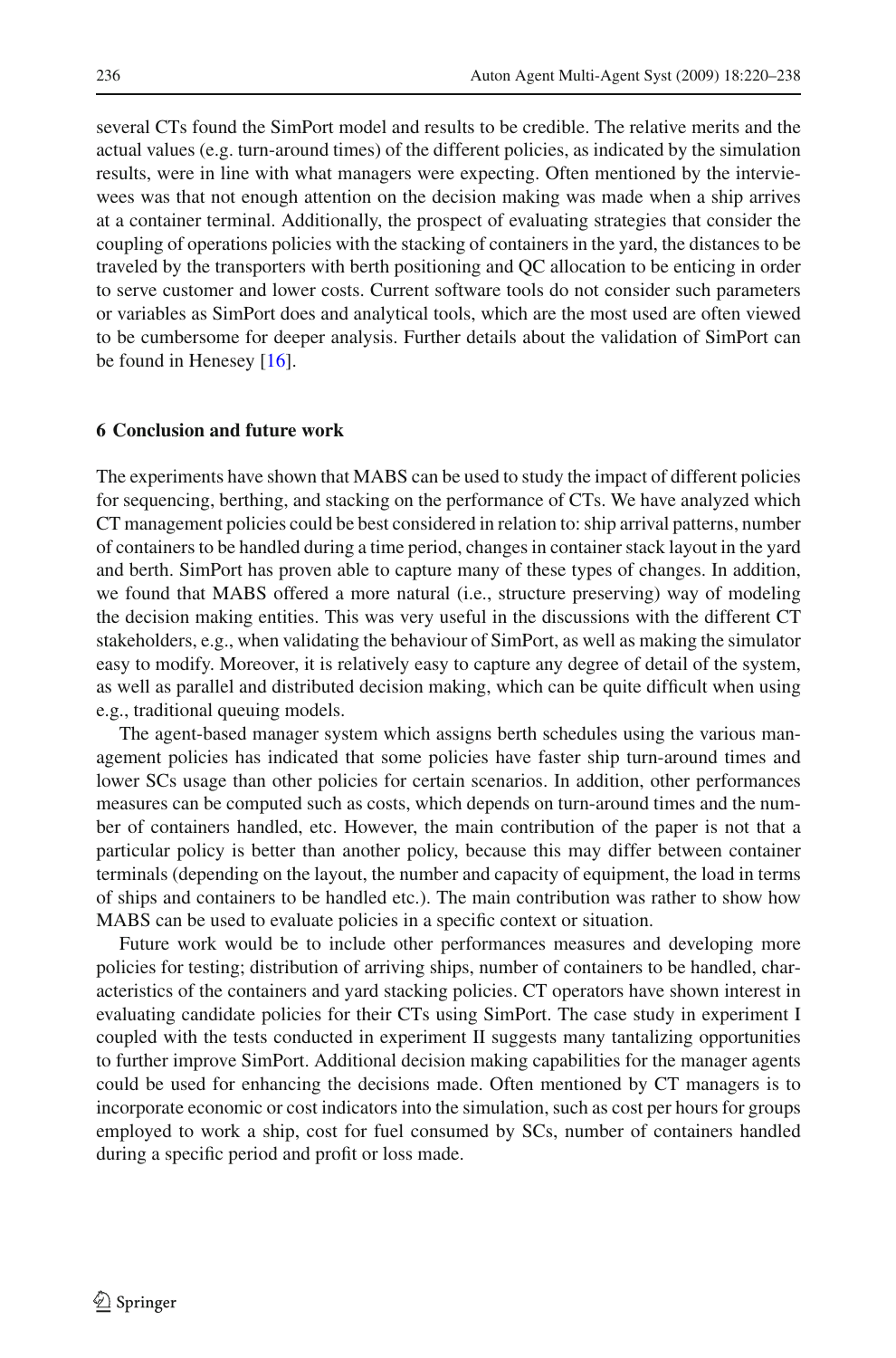#### <span id="page-17-0"></span>**References**

- 1. Davidson, N. (2005). A global capacity assessment and needs analysis. In*Proceedings of the 39th Terminal Operating Conference*, Antwerp, Belgium.
- <span id="page-17-1"></span>2. Frankel, E. G. (1987). *Port Planning and Development*. New York: Wiley.
- <span id="page-17-2"></span>3. De Monie, G. (2006). Inter-port cooperation and competition: Developing transshipment operations in the Mediterranean Environmental Scanning in Ports. In *Proceedings of the Fourth MedTrade 2006*, St. Julians, Malta.
- <span id="page-17-3"></span>4. Vis, I. F. A., & de Koster, R. (2003). Transshipment of containers at a container terminal: An overview. *European Journal of Operational Research, 147*, 1–16.
- <span id="page-17-4"></span>5. Meersmans, P. J. M., & Dekker, R. (2001). Operations research supports container handling. Technical Report, *The Netherlands Econometric Institute Report EI 2001–22*. Econometric Institute, Erasmus University, Rotterdam, November 2.
- <span id="page-17-5"></span>6. Steenken, D., Vos, S., & Stahlback, R. (2004). Container terminal operations and operations research a classification and literature review. *OR Spectrum, 26*, 3–49.
- <span id="page-17-6"></span>7. Henesey, L. (2004). Enhancing container terminals: A multi-agent systems approach. Licentiate Thesis. Department of Systems and Software Engineering, Blekinge Institute of Technology, Sweden, pp. 1–132.
- <span id="page-17-7"></span>8. Ocean Shipping Consultants. (2006). *European and Mediterranean Containerport Markets to 2015*. Surrey, UK: Ocean Shipping Consultants, Ltd.
- 9. Baird, A. (2006). Optimising the container transshipment hub location in northern Europe. *Journal of Transport Geography, 14*(3), 195–214.
- <span id="page-17-8"></span>10. Wilson, I. D., & Roach, P. A. (2000). Container stowage planning: A methodology for generating computerised solutions. *Journal of the Operational Research Society, 51*(11), 1248–1255.
- <span id="page-17-9"></span>11. Henesey, L., Davidsson, P., & Persson, J. A. (2006). Evaluating container terminal transshipment operational policies: An agent based simulation approach. *WSEAS Transaction on Computers, 5*(9), 2090–2098.
- <span id="page-17-10"></span>12. Wooldridge, M. (2002). *An Introduction to Multi Agent Systems*. West Sussex: Wiley.
- <span id="page-17-11"></span>13. Parunak, H. V. D., Savit, R., & Riolo, R. L. (1998). Agent-based modeling vs. equation-based modeling: A case study and users' guide. In *Multi-agent Systems and Agent-based Simulation, LNAI*, J. S. Sichman, R. Conte, & N. Gilbert, (vol. 1534, pp. 10–26). Springer-Verlag.
- <span id="page-17-12"></span>14. Law, A. M., & Kelton, W. D. (2000). *Simulation Modeling and Analysis* (3rd ed). Boston: McGraw-Hill International.
- <span id="page-17-13"></span>15. Davidsson, P., Henesey, L., Ramstedt, L., Törnquist, J., & Wernstedt, F. (2005). An analysis of agentbased approaches to transport logistics. *Transportation Research: Part C: Emerging Technologies, 13*(4), 255–271.
- <span id="page-17-14"></span>16. Henesey, L. (2006). *Multi-agent systems for container terminal management*. Ph.D. Thesis, School of Engineering, Blekinge Institute of Technology, Karlshamn, Sweden Dissertation Series no. 2006:08, pp. 185–202.
- <span id="page-17-15"></span>17. Liu, C.-I., Hossein, J., & Ioannou, P. A. (2002). Design, simulation, and evaluation of automated container terminals. *IEEE Transaction on Intelligent Transportation Systems, 3*, 12–26.
- <span id="page-17-16"></span>18. Buchheit, M., Kuhn, N., Müller, J. P., & Pischel, M. (1992). MARS: Modeling a multiagent scenario for shipping companies. In*Proceedings of the European Simulation Symposium (ESS-92)*, Dresden, Germany.
- 19. Degano, C., & Pellegrino, A. (2002). Multi-agent coordination and collaboration for control and optimization strategies in an intermodal container terminal. In *Proceedings of the IEEE International Engineering Management Conference (IEMC-2002)*, Cambridge, UK.
- 20. Rebollo, M., Julian, V., Carrascosa, C., & Botti, V. (2000). A multi-agent system for the automation of a port container terminal. In *Proceedings of Autonomous Agents 2000 Workshop on Agents in Industry*, Barcelona, Spain.
- 21. Rebollo, M., Julian, V., Carrascosa, C., & Botti, V. (2001). A MAS approach for port container terminal management. In *Proceedings of the 3rd Iberoamerican Workshop on DAI-MAS*, Atibaia, Sao Paulo, Brazil.
- 22. Carrascosa, C., Rebollo, M., Julian, V., & Botti, V. (2001). A MAS approach for port container terminal management: The transtainer agent. In *Proceedings of the International Conference on Information Systems, Analysis and Synthesis*, Orlando, US.
- <span id="page-17-17"></span>23. Thurston, T., & Hu, H. (2002). Distributed agent architecture for port automation. In *Proceedings of the 26th International Computer Software and Applications Conference (COMPSAC 2002)*, Oxford, UK.
- <span id="page-17-18"></span>24. Yun, W. Y., & Choi, Y. S. (1999). A simulation model for container-terminal operation analysis using an object-oriented approach. *International Journal of Production Economics, 59*, 221–230.
- <span id="page-17-19"></span>25. Lee, T.-W., Park, N.-K., & Lee, D.-W. (2002). Design of simulation system for port resources availability in logistics supply chain. In *Proceedings of the International Association of Maritime Economists Annual Conference, (IAME 2002)*, Panama City, Panama.